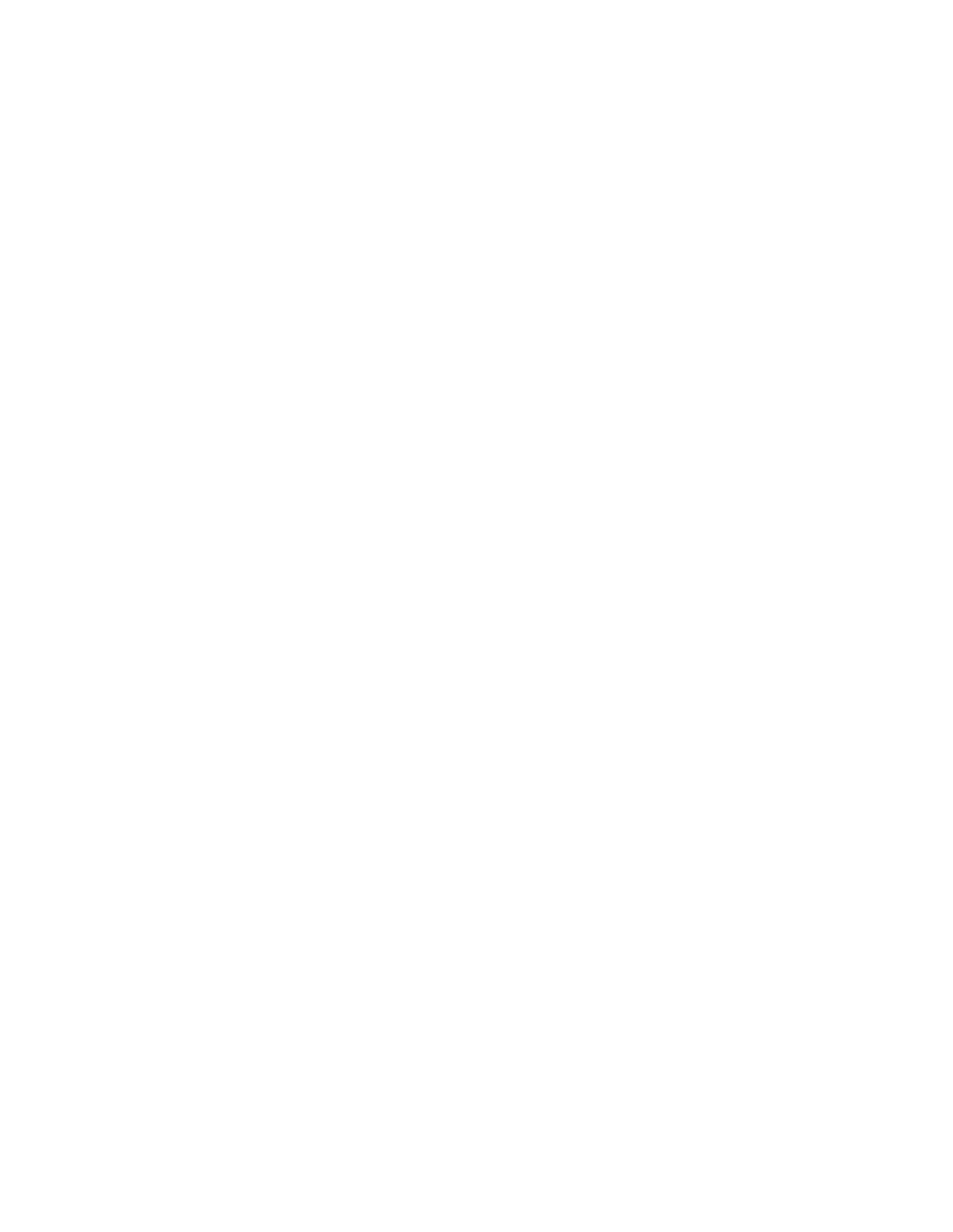## **Table of Contents**

| <b>Background on Document Development and Review</b>         |  |
|--------------------------------------------------------------|--|
|                                                              |  |
| <b>Introduction</b>                                          |  |
|                                                              |  |
|                                                              |  |
|                                                              |  |
|                                                              |  |
|                                                              |  |
| Early Childhood Tooth Decay (Caries)-a Public Health Problem |  |
|                                                              |  |
|                                                              |  |
| <b>Prevention of Tooth Decay</b>                             |  |
|                                                              |  |
|                                                              |  |
|                                                              |  |
|                                                              |  |
|                                                              |  |
| <b>Caries Risk Assessment</b>                                |  |
|                                                              |  |
|                                                              |  |
|                                                              |  |
|                                                              |  |
|                                                              |  |
|                                                              |  |
|                                                              |  |
|                                                              |  |
|                                                              |  |
|                                                              |  |
| ${\bf Appendix 24}$                                          |  |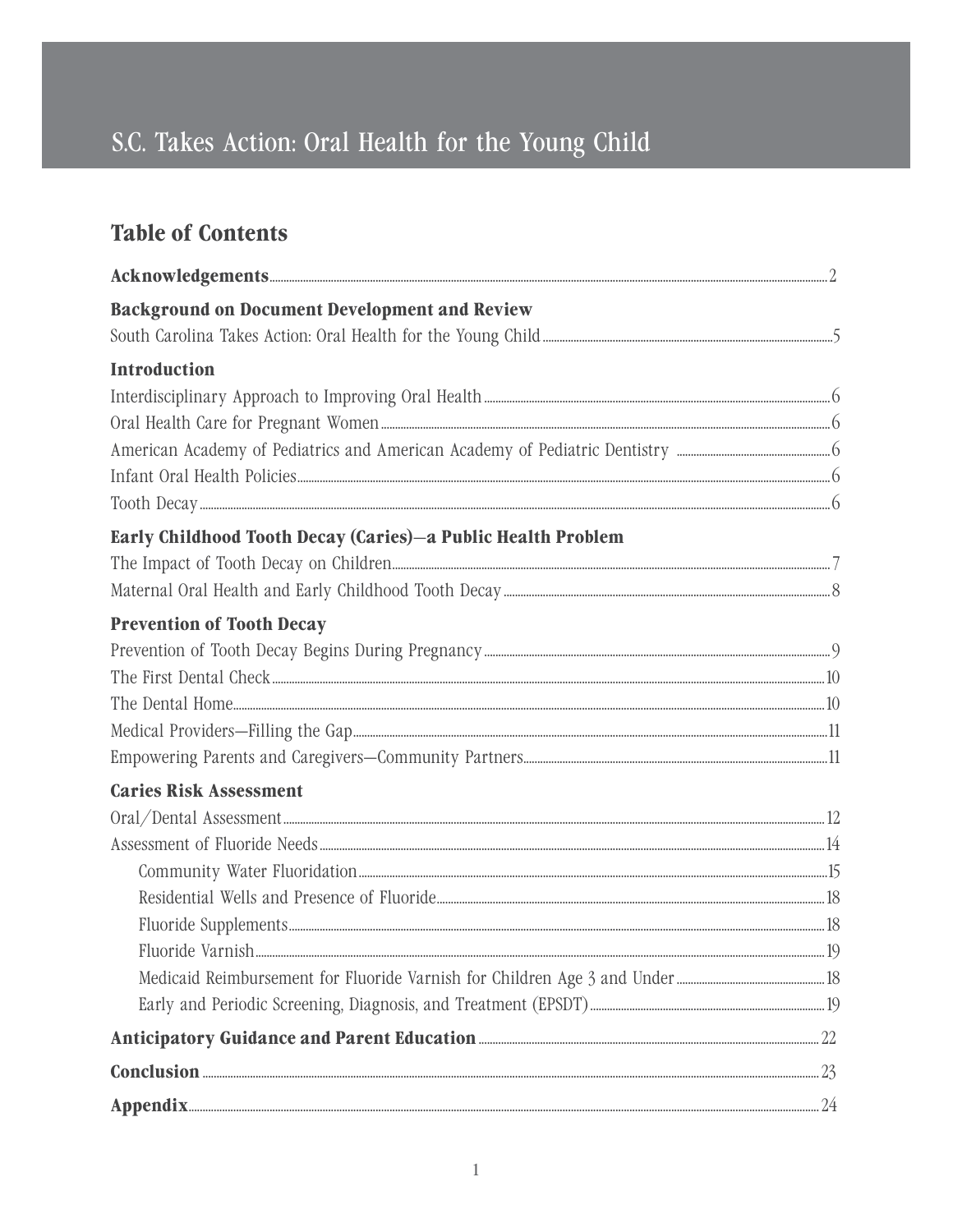### **Acknowledgements**

The assistance, contributions and support of all are gratefully acknowledged. *Early Childhood Workgroup*

#### *Special thanks to:*

Richard McDaniel, DMD, MPH *Dental Consultant, DHEC Division of Oral Health*  Mary Kenyon Jones, MEd *Education Specialist, DHEC Division of Oral Health*  Christine Veschusio, MA *Director, DHEC Division of Oral Health* 

#### **Review Committee:**

Clara Turner, DMD, Clinical Assistant Professor, Department of Pediatric Dentistry, School of Dentistry Medical College of Georgia

Cindy Hipp, DDS, Department of Pediatric Dentistry and Orthodontics, College of Dental Medicine, Medical University of South Carolina Rocky L. Napier, DMD, Pediatric Dentist, Aiken, SC

### **Background on Document Development**

South Carolina Takes Action: Oral Health for the Young Child The South Carolina Oral Health Coalition identified early childhood as a priority at the December 2006 Quarterly Advisory Summit. An Early Childhood workgroup was convened in June 2007 to develop Population III: Early Childhood of the State Oral Health Plan.

In an effort to develop a consistent and comprehensive approach to prevention of early childhood tooth decay, the workgroup developed the following objectives to build consensus and support for oral health standards of care for young children:

7(III).15 By June 2011, DHEC and the SC Oral Health Advisory Council and Coalition will develop and publish clinical practice guidelines established by American Academy of Pediatrics and American Association of Pediatric Dentistry for early childhood oral health in South Carolina

7(III).6 By June 2011, DHEC and the SC Oral Health Advisory Council and Coalition will publish/ produce a Health Professionals (dental and medical) Office Toolkit for early childhood oral health that includes, but not limited to, a screening chart, tooth eruption chart, risk assessment forms, and parent/caregiver education materials.

7(III).8 June 2011, DHEC and the SC Oral Health Advisory Council and Coalition will develop an educational campaign for parents and caregivers.

In fulfillment of the above objective the SCOHACC Early Childhood Workgroup has produced South Carolina Takes Action: Oral Health for the Young Child, which provides key recommendations for the oral health of young children for parents, caregivers, medical and dental professionals.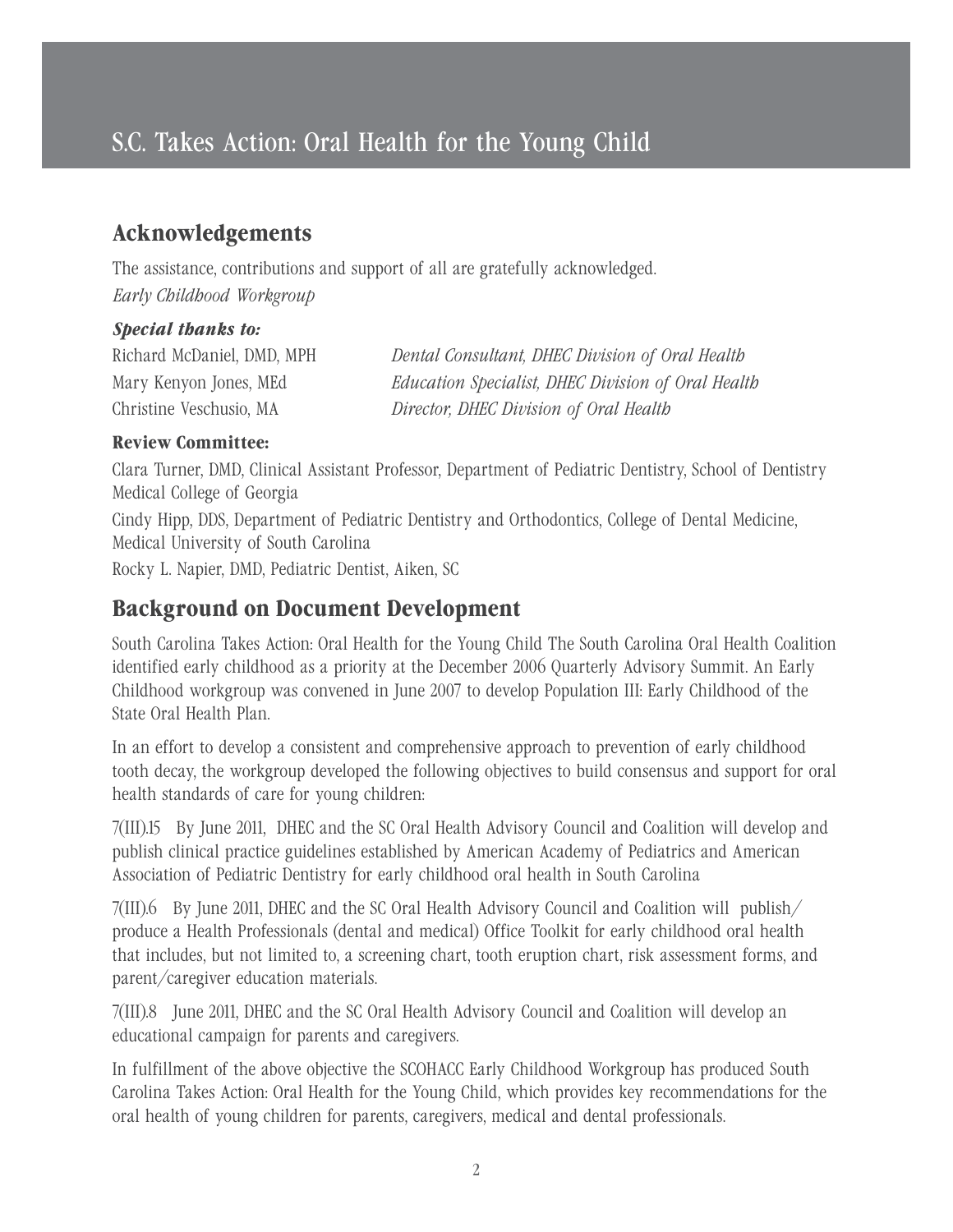### **Introduction**

#### **Interdisciplinary Approach to Improving Oral Health**

The South Carolina Oral Health Advisory Council and Coalition recognizes that in order to improve the oral health of South Carolina's children it is essential to employ an interdisciplinary approach that not only identifies children at risk of developing tooth decay, but also identifies high-risk mothers during pregnancy. South Carolina Takes Action: Oral Health for the Young Child is based on established guidelines produced by the American Academy of Pediatric Dentistry and the American Academy of Pediatrics and other key professional organizations such as the American Dental Association, Bright Futures, and the Society of Family Medicine. The document, primarily focused on early childhood, will provide the foundation for a collaborative, community approach to improve the oral health status of South Carolina's young children.

Key to increasing access to both the medical and dental home for our young children are our child health partners, which includes both traditional and non-traditional entities such as:

- Health Educators
- Women, Infants and Children Program (WIC) Nutritionists
- Early Head Start/Head Start Health Coordinators
- Healthy Start Staff
- Outreach Workers from Community Health Centers, Managed Care Organizations, faith-based groups, educational programs such as EdVenture Children's Museum and other community outreach programs.

#### **Oral Health Care for Pregnant Women**

The South Carolina Oral Health Coalition identified early childhood as a priority at the December 2006 Quarterly Advisory Summit. An Early Childhood Workgroup was convened in June 2007 to develop the Population III: Early Childhood Chapter of the State Oral Health Plan. In addition to impacting access to oral health for the young child, the workgroup recognized that current research suggests that some prenatal oral conditions may have adverse health consequences for the mother and the young child. Consequently, the workgroup, in developing a comprehensive approach, included a component and subsequent objectives for Oral Health for Pregnant Women. (SC State Oral Health Plan, Population III: Early childhood, Access at: *http://www.scdhec.gov/health/mch/oral/plan.htm*). As a result, the SCOHACC produced in August 2009, "South Carolina Takes Action: for Oral Health Care for Pregnant Women" which discusses the importance of improving the oral health of pregnant women and its potential to improve women's overall health, to reduce complications of dental disease during pregnancy and to reduce the risk of early childhood tooth decay in their children. This document can be accessed at: *http://www.scdhec.gov/health/mch/oral/pregnant.htm*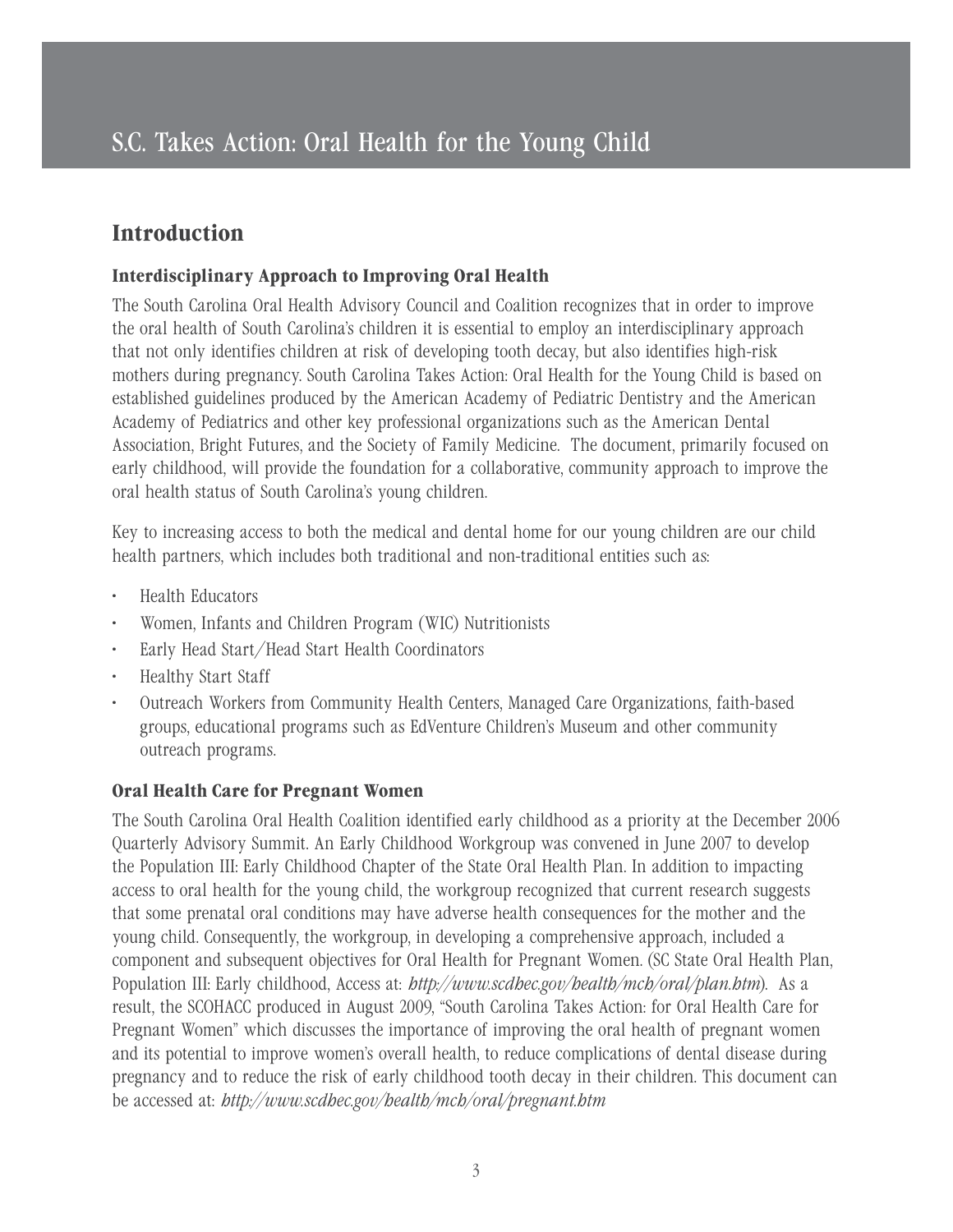#### **American Association of Pediatric Dentistry (AAPD) and American Academy of Pediatrics (AAP) Infant Oral Health Policies**

In May 2009, the American Academy of Pediatrics (AAP) reaffirmed its 2003 policy statement: "Oral Health Risk Assessment Timing and Establishment of the Dental Home." To prevent tooth decay in young children, the AAP recommends that high-risk children be identified by six months of age and referred to a dental home between 6 and 12 months of age.

The "Guideline on Infant Oral Health", updated by the American Academy of Pediatric Dentistry (AAPD) in 2009, also recommends that infants receive an oral risk assessment from their primary health care provider by 6 months of age. In addition, the AAPD recommends that all children should be established in a dental home by age 1.

The National Center for Education in Maternal and Child Health published "Bright Futures in Practice: Oral Health" to promote and improve the oral health and well-being of pregnant women, infants, children and adolescents in 2004 (Casamassimo P, Holt K, eds.). In addition, the American Dental Association, the Academy of General Dentistry and the American Academy of Pediatrics have issued statements and/or recommendations for improving the oral health of young children.

#### **Tooth Decay**

Science has provided a clear understanding that tooth decay is an infectious, transmissible, destructive disease caused by acid-forming bacteria. Infants and toddlers acquire these bacteria from their mothers or other intimate caregiver shortly after their first teeth erupt (generally around 6 months of age) through saliva-sharing behaviors. In its early stages, the effects of tooth decay are largely reversible through existing interventions (e.g., fluorides) that promote replacement of lost minerals from the outer layer of the tooth (enamel). These findings, combined with epidemiological data on the occurrence of tooth decay in infants and young children, suggest that true primary prevention must begin in the first year of life and that particular attention should be paid to the oral health of expectant and new mothers.

### **Early Childhood Tooth Decay (Caries)—a Public Health Problem**

According to the Report on Oral Health in America: A Report of the Surgeon General, tooth decay is the single most common chronic disease of childhood (DHSS 2000). In 2007, the Centers for Disease Control and Prevention reported that tooth decay in baby teeth has increased 15 percent among U.S. toddlers and preschoolers ages 2 to 5 years old. The CDC reports that more than one in four (28%) preschool children has experienced tooth decay (Dye BA et al, 2007.). In South Carolina, the 2007-2008 Oral Health Needs Assessment found that 40 percent of children in kindergarten had experienced tooth decay.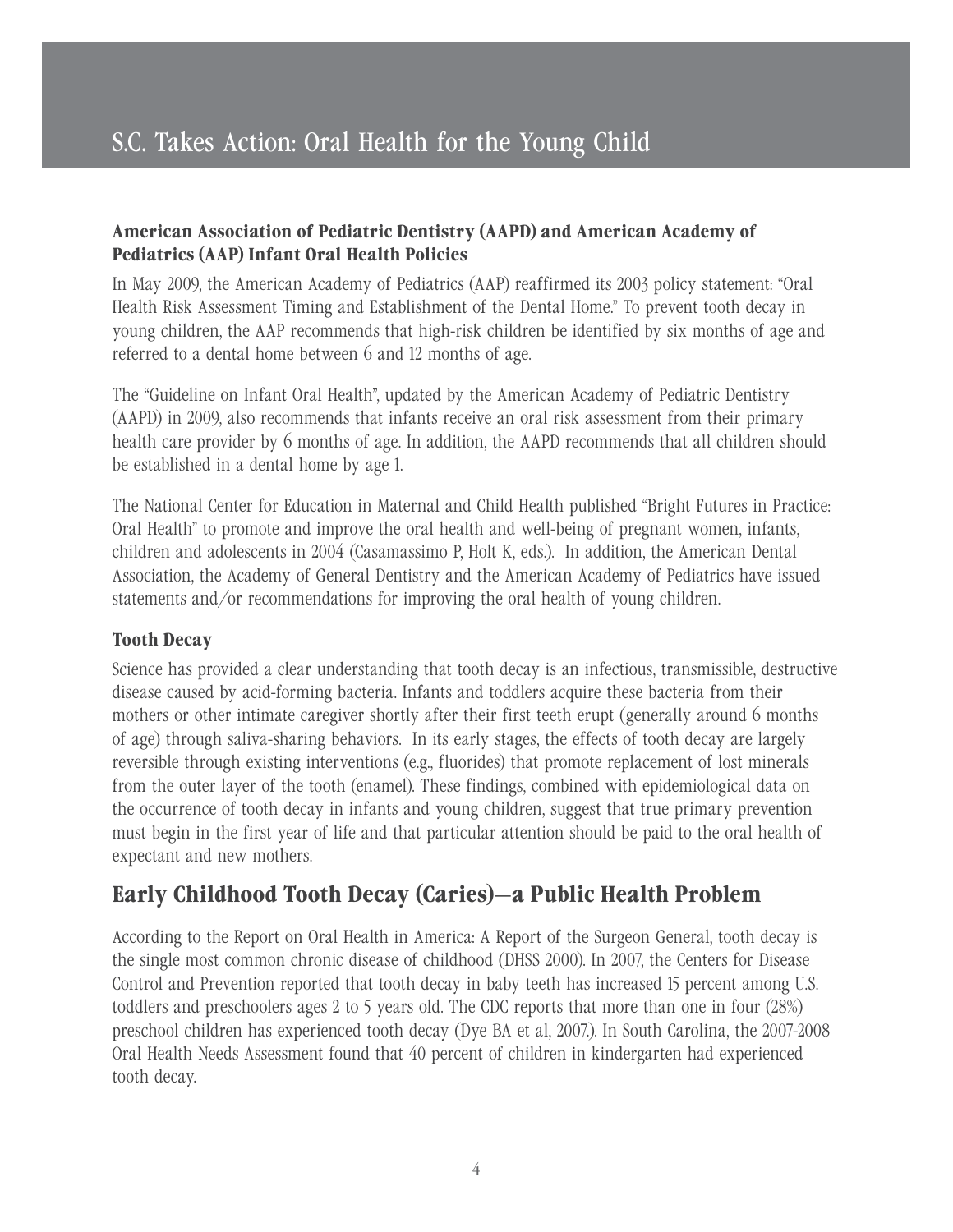#### **The Impact of Tooth Decay on Children**

Untreated tooth decay or dental caries can lead to other health related issues, such as nutritional deficiencies, exacerbations of medical conditions, pain and infection, missed school and poor concentration, speech and eating dysfunction, low self esteem and risks to general health (AAPD 2009). In addition, tooth decay in young children is a predictor for future risk for dental disease (Kumar J, Samelson R, eds. 2006).

#### **Maternal Oral Health and Early Childhood Tooth Decay**

Dental caries is an infectious disease that results from an interaction between the oral bacteria and dietary carbohydrates on the tooth surface. Among the bacteria present in the mouth, Mutans streptococci (MS) plays a major role in dental caries. Oral bacteria including MS, adheres to the teeth by creating a tenacious biofilm called plaque. Dental plaque is able to concentrate dietary sugars. Therefore, consuming sugary foods and drinks recharge the plaque with MS and other cavity causing bacteria. Acids produced by bacterial fermentation of carbohydrates reduce the pH of dental plaque to the point at which demineralization of the enamel occurs. The initial cariogenic lesion appears as an opaque white spot on the enamel, and progressive demineralization results in cavitations of the teeth. Dental caries or tooth decay is a process and loss of tooth structure (a cavity) is the end stage of the process (AAP 2008)

While colonization of an infant has been shown to occur after the eruption of the infant's teeth, current evidence suggests that other surfaces such as the furrows of the tongue may harbor MS. (Guideline on Infant Oral Health Care, AAPD, 2009). The earlier that the infant's mouth is colonized with MS, the greater the percentage of the child's plaque that will be compromised with these bacteria. (Kumar J, Samelson R, eds. 2006).

The vertical transmission of MS from the mother to the infant has been established. Thus, the higher level of MS in the mother's saliva increases the risk of the infant being colonized. It is also important to understand that along with salivary MS, other factors such as mother's oral hygiene, periodontal disease, snack frequency and socioeconomic status are also associated with colonization (AAPD, 2009). Consequently, counseling of mothers who have experienced extensive past or current tooth decay to avoid early transmission of MS to their infants is strongly indicated (Kumar J, Samelson R, eds. 2006)

Recent reports have shown that horizontal transmission may also be of concern. Horizontal sources include samplings of a similar age and children in a daycare center. (AAPD, 2009)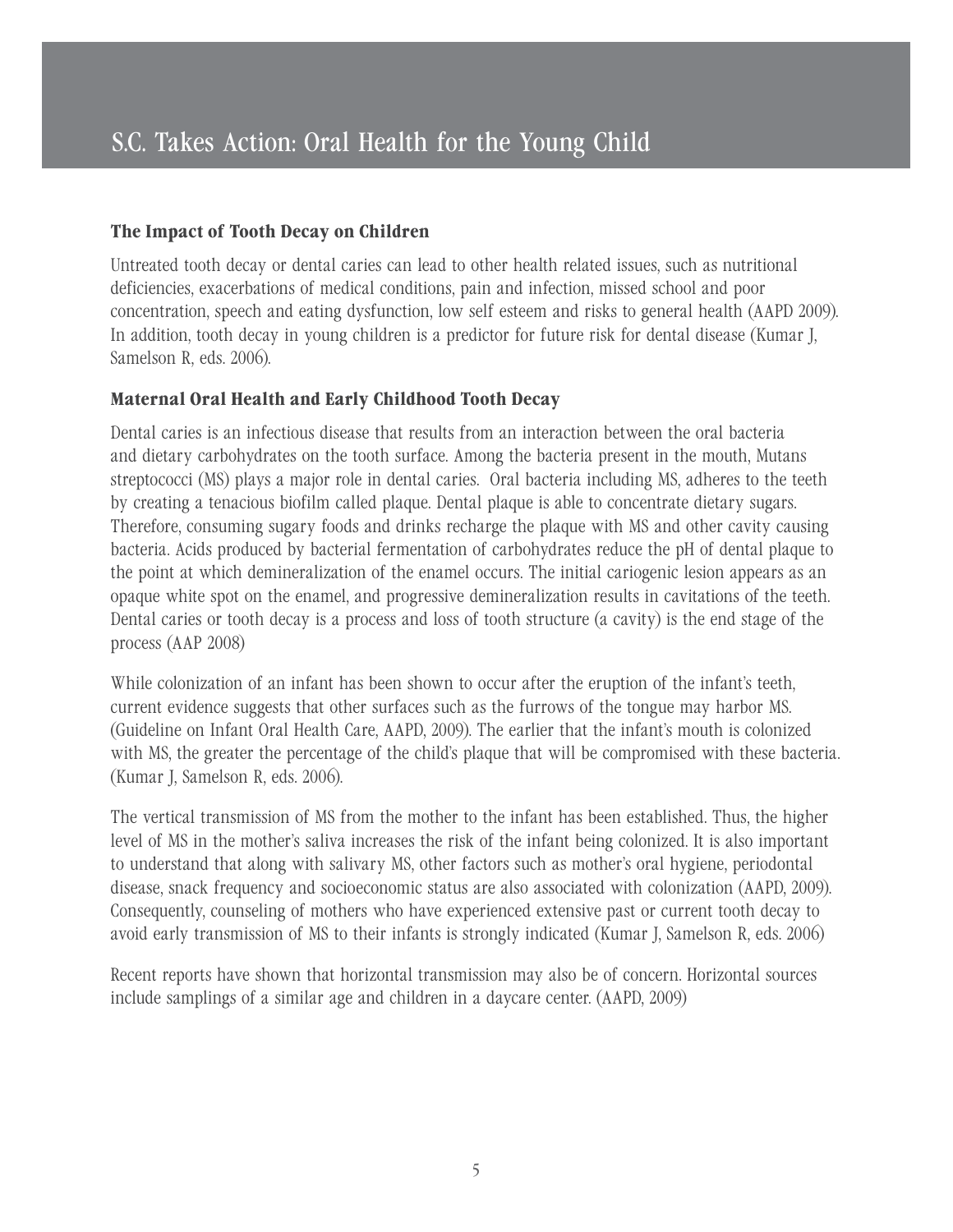### **Prevention of Tooth Decay**

#### **Prevention of Tooth Decay Begins During Pregnancy**

Clearly prevention of tooth decay in infants begins prenatally with the mother and continues with the mother and child after birth. In August 2009, SC DHEC and the SC Oral Health Advisory Council and Coalition produced South Carolina Takes Action: Oral Health Care for Pregnant Women (Access at: http://www.scdhec.gov/health/mch/oral/pregnant.htm ). This document stresses the importance of oral health for women during pregnancy as a way to promote the oral health of their children after birth.

In 2009, the American Academy of Pediatrics released the following strategies for mothers before, during and after pregnancy:

- Brush teeth twice daily with a fluoride toothpaste and floss daily
- Limit foods containing sugar to mealtimes only
- Choose water or low-fat milk as a beverage. Avoid carbonated beverages during pregnancy.
- Choose fruit rather than fruit juice to meet the recommended daily fruit intake
- Obtain necessary dental treatment before delivery
- Chewing xylitol-containing gums: (four pieces per day by mother)
- Avoiding saliva-sharing behaviors that directly pass saliva from mother or caregiver to child

#### **The First Dental Check**

Both the American Academy of Pediatric Dentistry and the American Academy of Pediatrics recommend that infants receive oral health risk assessments from their primary health care provider in their first year of life in order to assess their risk for developing tooth decay, providing oral health education and evaluating and optimizing fluoride exposure.

#### **The Dental Home**

Both the AAPD and AAP recommend that parents or caregivers establish a dental home for infants by age 1. The dental home concept is based on the pediatric medical home model, which is designed to improve families' care utilization including preventive services. A dental home is defined as, "the ongoing relationship between the dentist and the patient, inclusive of all aspects of oral health care delivered in a comprehensive, continuously accessible, coordinated and family-centered way" (AAPD, 2005).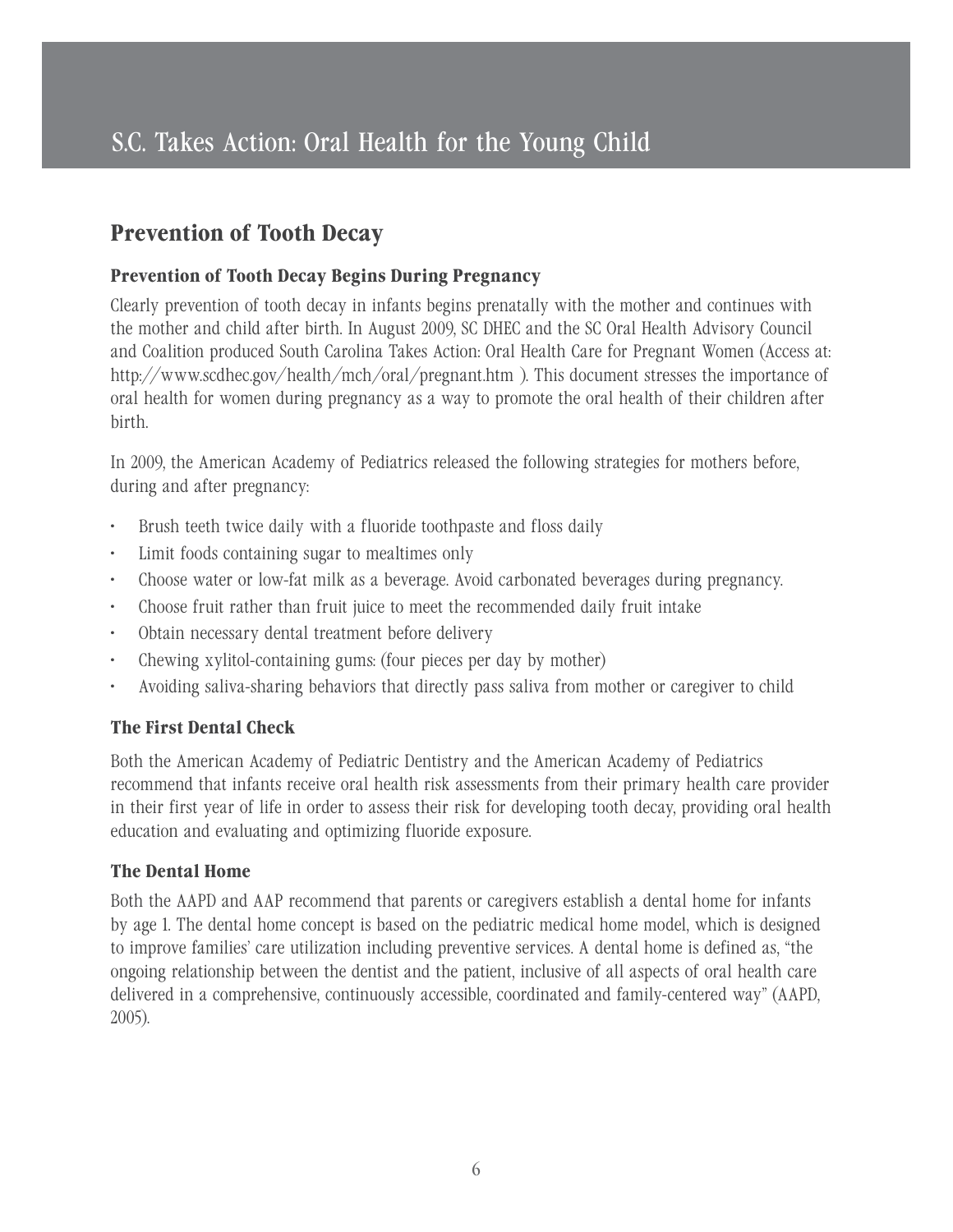In the dental home, the child and parents receive:

- A caries risk assessment
- Preventive dental health plan for child
- Anticipatory guidance about growth and developmental issues
	- oral care including teeth and oral soft tissues
	- nutrition and dietary counseling
- Emergency dental trauma plan
- Comprehensive oral health care
- Referrals to dental specialists when care cannot be provided directly by the dental home (AAP, 2008)

#### **Medical Providers—Filling the Gap**

There is not doubt that the dentist and his or her team members, due to their specialized education and training, are the first choice for the young child's dental home; however, when parents are unable to access a dental home for their child, the pediatric medical provider can play a critical role in providing oral health preventive interventions until the parents are able to establish a dental home. Therefore, medical providers play a key role in enhancing the oral health care delivery system.

#### **Empowering Parents and Caregivers—Community Partners**

For our children at high risk for tooth decay it is vital that oral health counseling be integrated to programs that serve them and their families. Beginning with pregnancy, parents can receive prenatal oral health counseling through prenatal classes, WIC, Healthy Start and Early Head Start. With infants, organizations such as First Steps and Family Connections can also provide oral health education and counseling and referrals for age 1 dental checks to medical or dental providers.

#### **S.C. DHEC Oral Health Training for Child Care Centers**

While the family is the focus of health supervision, an increasing number of South Carolina's youngest children are receiving routine daily health supervision in early childhood education programs. SC DHEC has developed two continuing education courses. These courses provide child care providers with the knowledge and skills needed to help prevent dental diseases in young children to assist in the development of healthy habits in children and their families that promote good oral health as part of total health.

Companions to both courses are an *Oral Health Activity Guide for Infants, Toddlers and Preschoolers* and an *Oral Health Parent Information Booklet*. These resources, in addition to information on trainings, are available on DHEC's Web site at: *http://www.scdhec.gov/health/mch/oral/early.htm*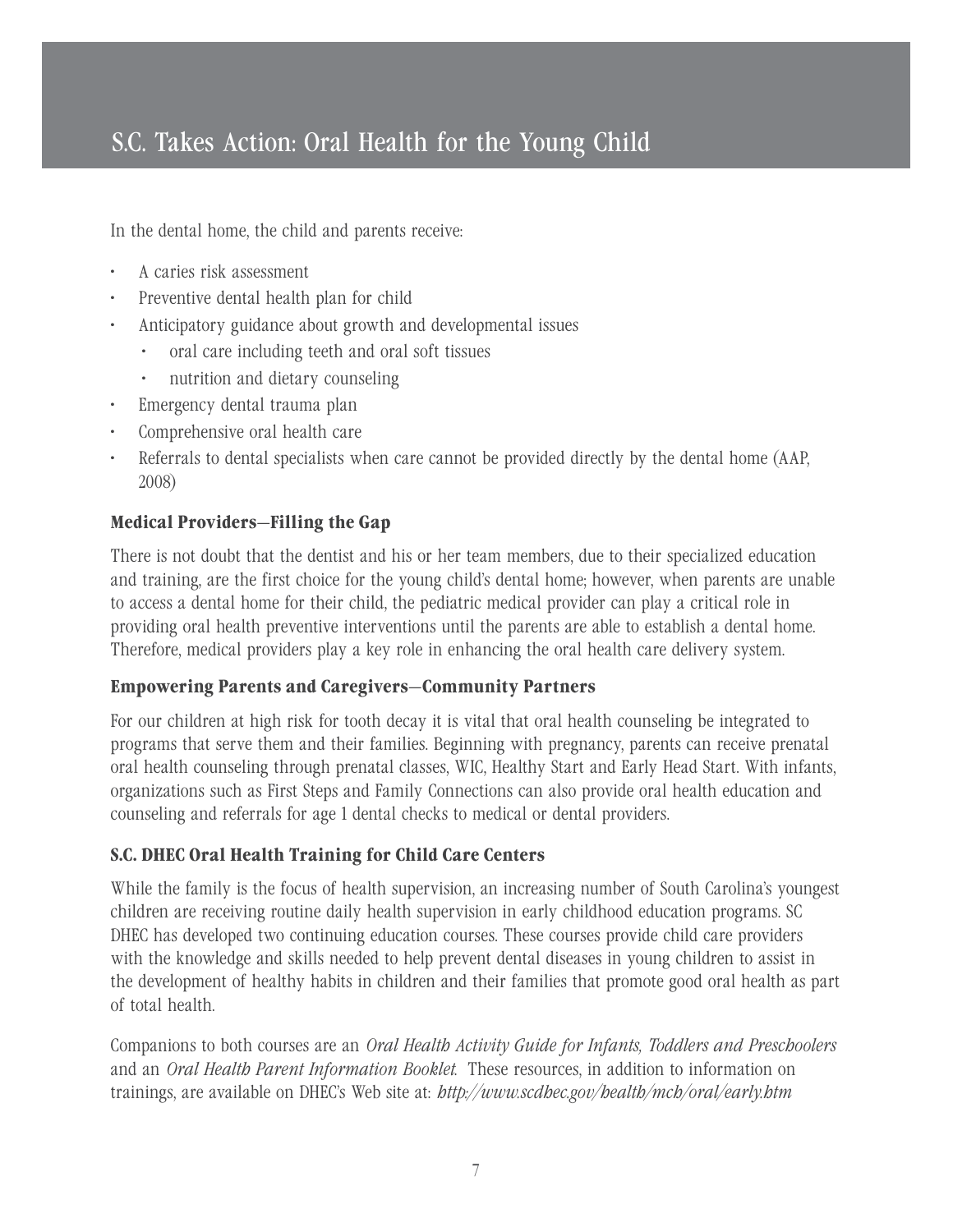### **Caries Risk Assessment**

An oral health risk assessment for infants by age 6 months of age allows for the beginning of preventive oral health strategies as the infants teeth begin to erupt. Caries risk assessment should be part of a regular, thorough oral-health assessment visit and begins with the parent interview. Risk assessment is based on the recommendations of the American Academy of Pediatric Dentistry for caries risk assessment in pediatric dental care (AAPD, 2006).

The oral assessment--risk assessment interview and oral/dental screening or exam should identify risk factors such as:

- Inadequate fluoride exposure
- Tooth decay in parents and siblings
- Lack of oral hygiene by parents
- Frequent and prolonged exposure to sugary substances or use of the night time bottle or sippy cup containing anything other than water
- Medications that contain sugar
- Presence of heavy plaque on the upper front teeth or any signs of decalcification (white spot lesions) or cavities.
- Special health care needs

Other areas of risk that need to also be addressed are injury prevention, trauma experience, oral habits and barriers to dental care such as language, cost, fear or transportation problems.

Table 1 on the next page is an adaptation of the American Academy of Pediatric Dentistry's Caries Risk Assessment Tool that can be used to identify risk factors for tooth decay in children. One indicator positively identified in the high category will automatically place the child at high risk for tooth decay. If a child has one "moderate risk" factor and no "high risk" factors, the child would be categorized as having "moderate risk" for tooth decay. A child identified as having "low risk" would not have any "moderate" or "high risk" indicators.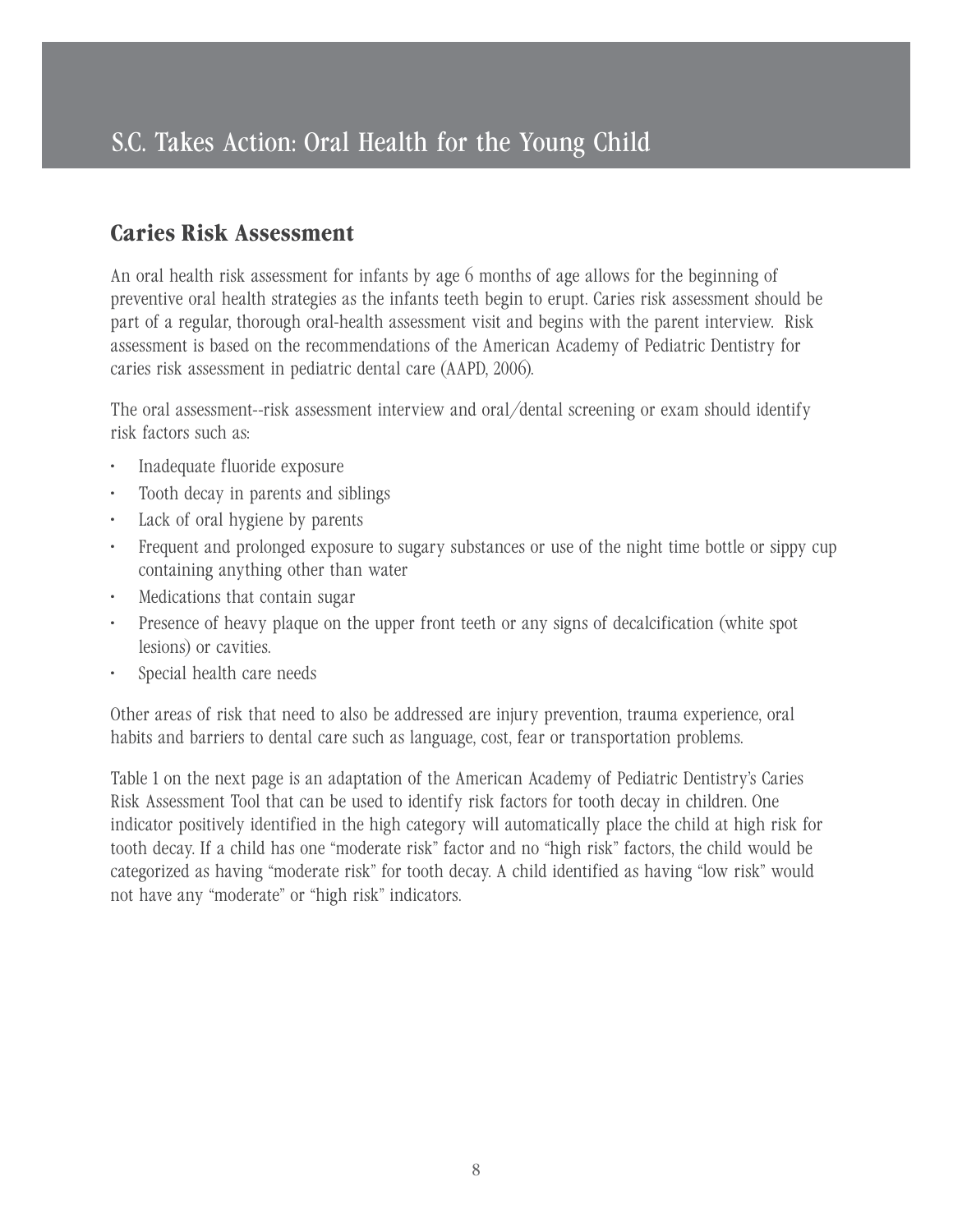#### **Table 1: Adaptation of the American Academy of Pediatric Dentistry Caries Risk Assessment Tool**

| AAPD Caries Risk Assessment Tool-CAT for Children Age 3 and Under                            |                                                                                               |                                                                                                                            |                                                                                                              |  |  |
|----------------------------------------------------------------------------------------------|-----------------------------------------------------------------------------------------------|----------------------------------------------------------------------------------------------------------------------------|--------------------------------------------------------------------------------------------------------------|--|--|
| <b>Risk Factors to Consider</b>                                                              | <b>Risk Indicators</b>                                                                        |                                                                                                                            |                                                                                                              |  |  |
| Circle the most accurate<br>response found under the risk<br>indicators                      | <b>HIGH</b>                                                                                   | <b>MODERATE</b>                                                                                                            | LOW                                                                                                          |  |  |
| Part 1 - History (parent/caregiver interview)                                                |                                                                                               |                                                                                                                            |                                                                                                              |  |  |
| Special health care needs                                                                    | <b>YES</b>                                                                                    |                                                                                                                            | N()                                                                                                          |  |  |
| <b>Salivary flow low-dry mouth</b>                                                           | <b>YES</b>                                                                                    |                                                                                                                            | N <sub>O</sub>                                                                                               |  |  |
| Dental home: established                                                                     | N <sub>O</sub>                                                                                | <b>IRREGULAR</b>                                                                                                           | <b>REGULAR</b>                                                                                               |  |  |
| <b>Infant has had cavities</b>                                                               | <b>YES</b>                                                                                    |                                                                                                                            | N <sub>O</sub>                                                                                               |  |  |
| Mother has untreated<br>cavities/decay                                                       | <b>YES</b>                                                                                    |                                                                                                                            | N <sub>O</sub>                                                                                               |  |  |
| Socioeconomic status                                                                         | LOW                                                                                           | MID-LEVEL                                                                                                                  | <b>HIGH</b>                                                                                                  |  |  |
| <b>Sugary or starchy foods or</b><br>drinks between meals (juice,<br>soda, medicinal syrups) | 3>                                                                                            | 1 TO 2                                                                                                                     | MEAL TIME ONLY                                                                                               |  |  |
| <b>Fluoride Exposure</b>                                                                     | Drinking water NOT<br>fluoridated; NO fluoride<br>supplements; NO<br>toothpaste with fluoride | Uses toothpaste with<br>fluoride; Usually does<br>NOT drink fluoridated<br>water and does NOT take<br>fluoride supplements | Drinking water is<br>fluoridated; If NOT, takes<br>fluoride supplements;<br>Uses toothpaste with<br>fluoride |  |  |
| Teeth/gums brushed - times/<br>day                                                           | $<$ l                                                                                         | $\mathbf{1}$                                                                                                               | $2-3$                                                                                                        |  |  |
| Part 2 - Clinical evaluation (determined by examining the child's mouth)                     |                                                                                               |                                                                                                                            |                                                                                                              |  |  |
| Visible plaque-white, sticky<br>build up on teeth)                                           | <b>PRESENT</b>                                                                                |                                                                                                                            | <b>ABSENT</b>                                                                                                |  |  |
| Gingivitis - red puffy gums                                                                  | <b>PRESENT</b>                                                                                |                                                                                                                            | <b>ABSENT</b>                                                                                                |  |  |
| <b>Cavity - Untreated tooth</b><br>decay                                                     | PRESENT                                                                                       |                                                                                                                            | <b>ABSENT</b>                                                                                                |  |  |
| <b>Enamel demineralization</b><br>-chalky, white spots                                       | $\rightarrow$                                                                                 | $\mathbf 1$                                                                                                                | <b>NONE</b>                                                                                                  |  |  |
| Enamel defects, deep pits/<br><b>fissures</b>                                                | PRESENT                                                                                       |                                                                                                                            | <b>ABSENT</b>                                                                                                |  |  |
| Part 3 - Supplemental professional assessment                                                |                                                                                               |                                                                                                                            |                                                                                                              |  |  |
| Radiographic enamel caries                                                                   | PRESENT                                                                                       |                                                                                                                            | <b>ABSENT</b>                                                                                                |  |  |
| <b>Levels of mutans</b><br>Streptococci or lactobacilli                                      | <b>HIGH</b>                                                                                   | <b>MODERATE</b>                                                                                                            | LOW                                                                                                          |  |  |

*Adapted from AAPD's Policy on Use of a Caries-risk Assessment Tool (CAT) for Infants, Children, and Adolescents, 2006, accessed on July 14, 2009: http://www.aapd.org/media/Policies\_Guidelines/P\_CariesRiskAssess.pdf*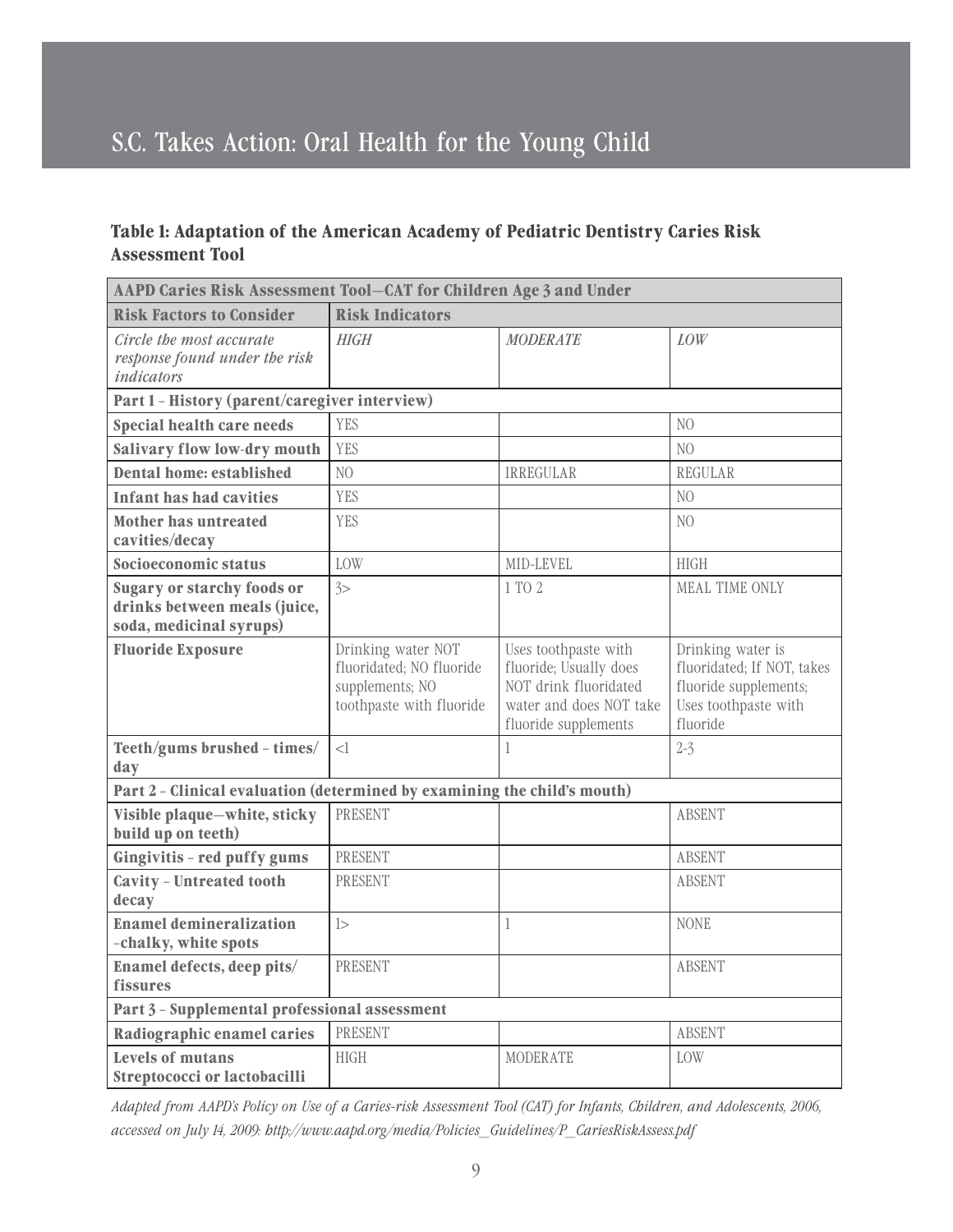| Organization                                                                  | <b>Description</b>                                                                                    | Downloadable at:                                                    |
|-------------------------------------------------------------------------------|-------------------------------------------------------------------------------------------------------|---------------------------------------------------------------------|
| <b>American Dental Association</b>                                            | Caries Risk Assessment Form<br>(Patients Ages 0–6 Years) and                                          | http://www.ada.org/prof/resources/topics/<br>caries.asp#additional  |
| Ohio Department of Health,<br><b>Bureau of Oral Health</b><br><b>Services</b> | Part 3: History: Determining<br>Caries Risk Video                                                     | http://www.ada.org/prof/resources/topics/<br>caries.asp#additional  |
| <b>American Academy of</b><br><b>Pediatrics</b>                               | Oral Health Risk Assessment:<br>Training for Pediatricians<br>and other Child Health<br>Professionals | http://www.mchoralhealth.org/materials/<br>multiples/smilesforobio/ |
| <b>Smiles for Life - Society of</b><br><b>Teachers of Family Medicine</b>     | Module 2: Child Oral Health                                                                           | http://www.smilesforlife2.org/                                      |

#### **Table 2: Additional Resources for Caries Risk Assessment**

#### **Oral/Dental Assessment**

The final component of the risk assessment is the oral/dental examination. The risk assessment interview gives the medical or dental professional the opportunity to develop a positive relationship with the parent and child. In the case of an infant or toddler, the dental screening can be performed in two ways:

- 1. "Knee to knee" position: the examiner sits face to face with the parent with the child also facing the parent. The child wraps his or her legs around the parent's waist and lies down across the laps of the examiner and parent. The parent stabilizes the child's legs and holds the hands in a position that allows a good view of the infant's oral cavity for observing and learning.
- 2. Child lying on the exam table: the examiner positions themselves behind the child's head

Once the child is in position the examiner will begin the clinical examination by retracting the lips and evaluating for the presence of:

- Plaque- white, sticky build up on teeth
- White spots- lesions along the cervical margins of the maxillary anterior teeth.
- Cavities- untreated tooth decay
- Gingivitis-red, puffy gums

One of the first signs of tooth decay is a small white spot lesion running along the gumline. Upper front teeth are usually affected first followed by the first molars. At this early stage of decay it is possible to reverse the process by promoting remineralization through the use of fluoride. The most effective way to deliver fluoride to young children to facilitate remineralization is to apply fluoride varnish.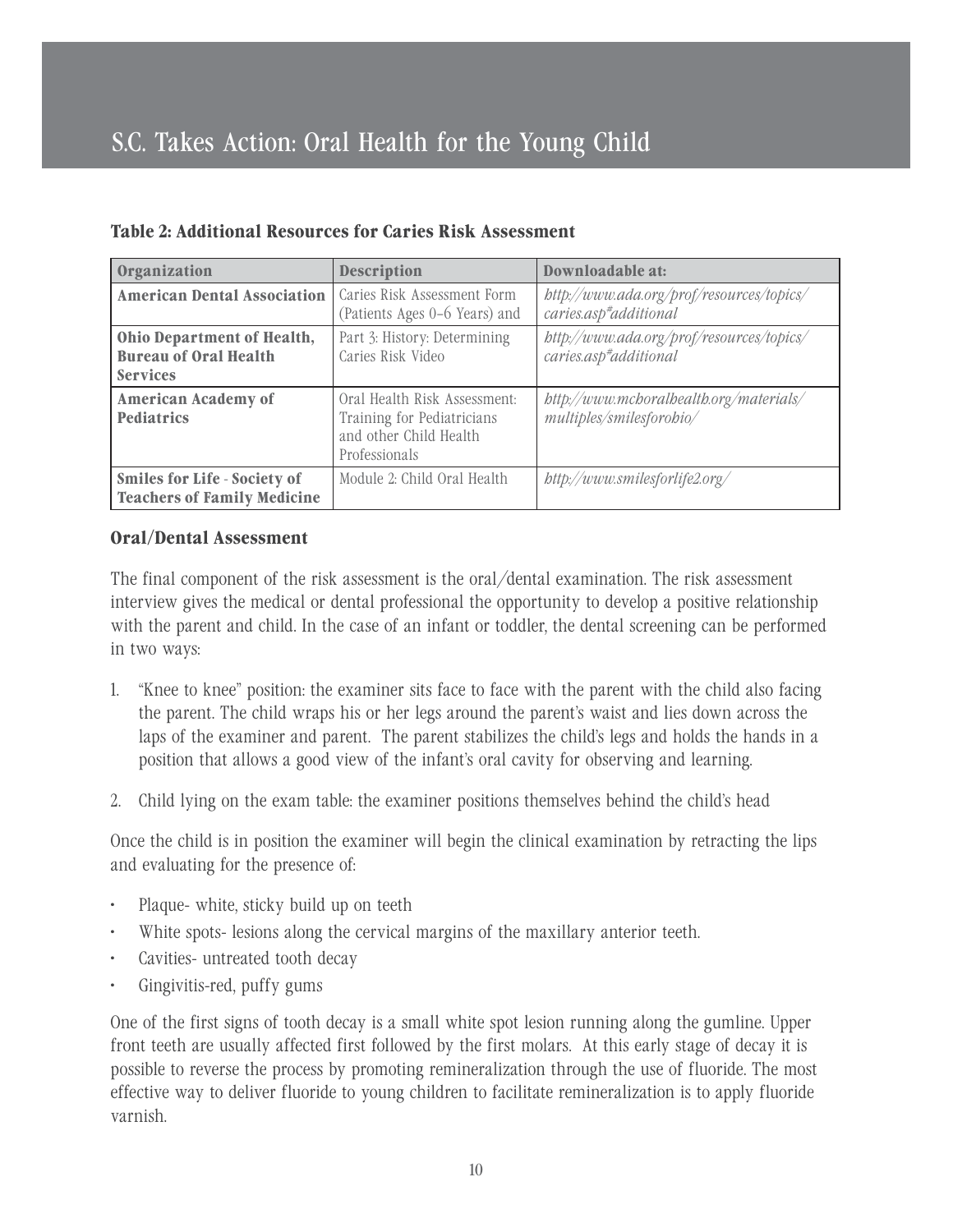Often tooth decay is not detected at this stage and progresses. Consequently, over time the enamel breaks down and results in loss of tooth structure. Signs and symptoms of early childhood tooth decay include sensitivity, irritability, pain, infection and facial swelling.

Children with special health needs can have some additional conditions such as: enamel hypoplasia, developmental anomalies, delayed tooth eruption, enamel erosion due to frequent reflux, oral reflexes and oral sensitivity and oral injuries due to seizure disorders, abnormal protective reflexes, muscle incoordination and behavioral disorders. Individuals with attention deficit disorders are at high risk for facial and intraoral trauma, some of which may be self-inflicted.

| <b>Organization</b>                | <b>Description</b>      | Downloadable at:                                    |
|------------------------------------|-------------------------|-----------------------------------------------------|
| <b>Smiles for Life Society of</b>  | Module 7: The Oral      | $\frac{b}{\sqrt{2}}$ bttp://www.smilesforlife2.org/ |
| <b>Teachers of Family Medicine</b> | Examination             | powerpoints.html                                    |
| Society of Teachers for Family     | Knee to Knee Exam Video | $\frac{b}{t}$ bttp://www.youtube.com/               |
| Medicine                           |                         | watch?v=Hw99Aoti7ZE                                 |

**Table 3: Additional Resources for Oral/Dental Assessment**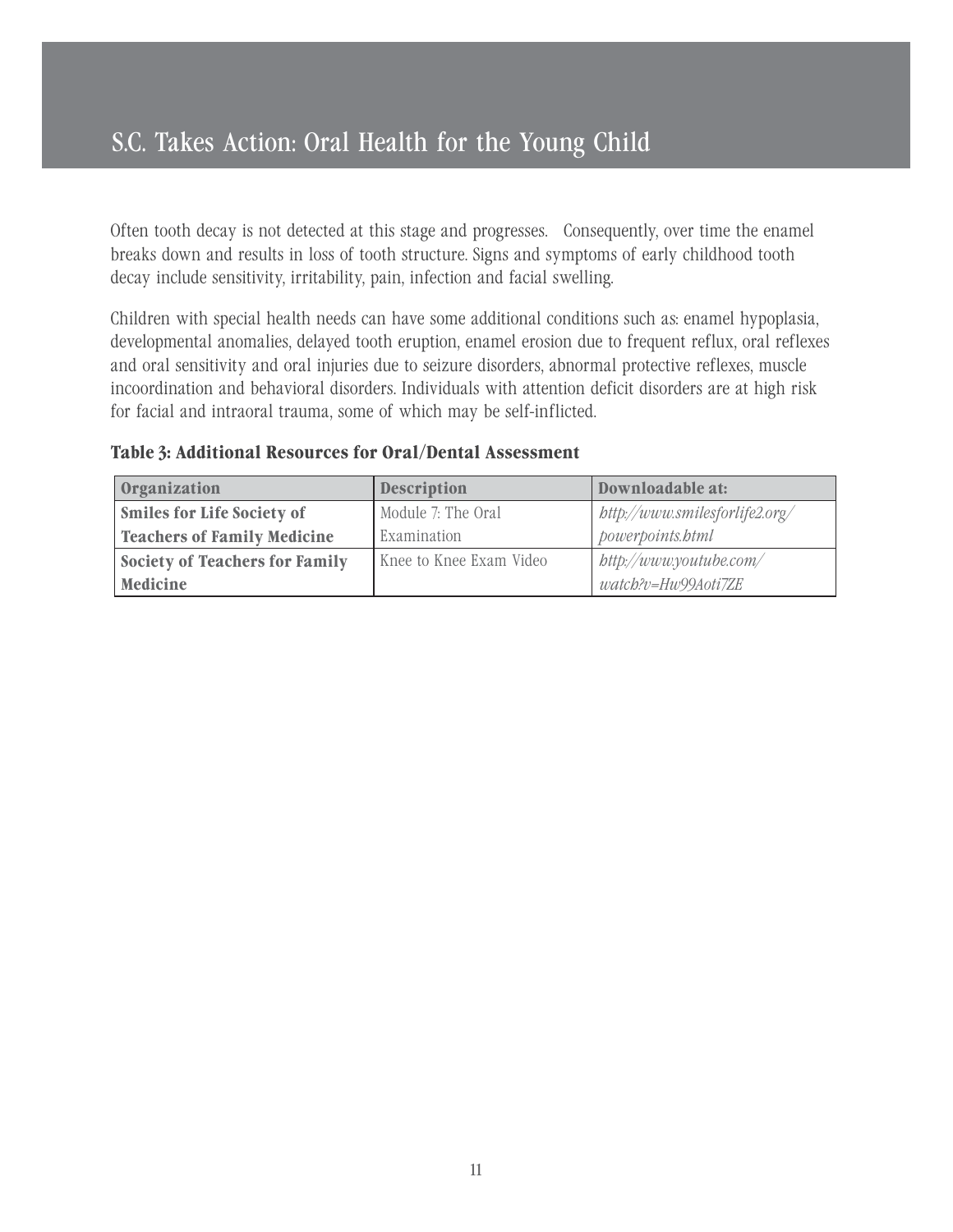### **Assessment of Fluoride Needs**

Fluoride contributes to the prevention, inhibition and the reversal of tooth decay. Children should be assessed at all visits for fluoride need based on caries risk and sources of fluoride (water and food inside and outside of the home).

#### **Community Water Fluoridation**

Parents need to be educated about the benefits of systemic fluoride action either through an optimally fluoridated water system or through fluoride supplements prescribed by the physician or dentist. The Centers for Disease Control's My Water's Fluoride Web page allows community members to access information about their local community water systems and the levels of fluoride present in their water systems at: *http://apps.nccd.cdc.gov/MWF/Index.asp*.

#### **Residential Wells and Presence of Fluoride**

If fluoride level is unknown, drinking water should be tested for fluoride content before supplements are prescribed. For testing of fluoride content, contact DHEC at: *http://www.scdhec.gov/environment/ water/dwrwtesting.htm*.

#### **Fluoride Supplements**

Physicians and dentists should prescribe fluoride supplementation utilizing the information in Table 1: Fluoride Supplement Dosage Schedule. The fluoride supplement guidelines were jointly recommended by the AAPD, the AAP and the ADA and endorsed by the Centers for Disease Control (AAPD, 2009).

| Age                                                   | Fluoride Ion Level in Drinking Water (ppm)*          |                               |      |  |  |
|-------------------------------------------------------|------------------------------------------------------|-------------------------------|------|--|--|
|                                                       | $0.3 - 0.6$ ppm<br>$>0.6$ ppm<br>$< 0.3$ ppm         |                               |      |  |  |
| <b>Birth-6 months</b>                                 | None                                                 | None                          | None |  |  |
| 6 months-3 years                                      | $0.25 \text{ mg}/\text{day}^{**}$                    | None                          | None |  |  |
| 3-6 years                                             | $0.50 \text{ mg}/\text{day}$                         | $\frac{0.25 \text{ mg}}{day}$ | None |  |  |
| 6-16 years                                            | $0.50$ mg/day<br>$1.0 \text{ mg}/\text{day}$<br>None |                               |      |  |  |
| $* 1.0$ ppm = 1 mg/liter                              |                                                      |                               |      |  |  |
| ** 2.2 mg sodium fluoride contains 1 mg fluoride ion. |                                                      |                               |      |  |  |

|  |  |  |  | Table 4: Fluoride Supplement Dosage Schedule-1994 |
|--|--|--|--|---------------------------------------------------|
|--|--|--|--|---------------------------------------------------|

Accessed on September 1, 2009 from: *http://www.ada.org/public/topics/fluoride/fluoride\_article01.asp#dosage*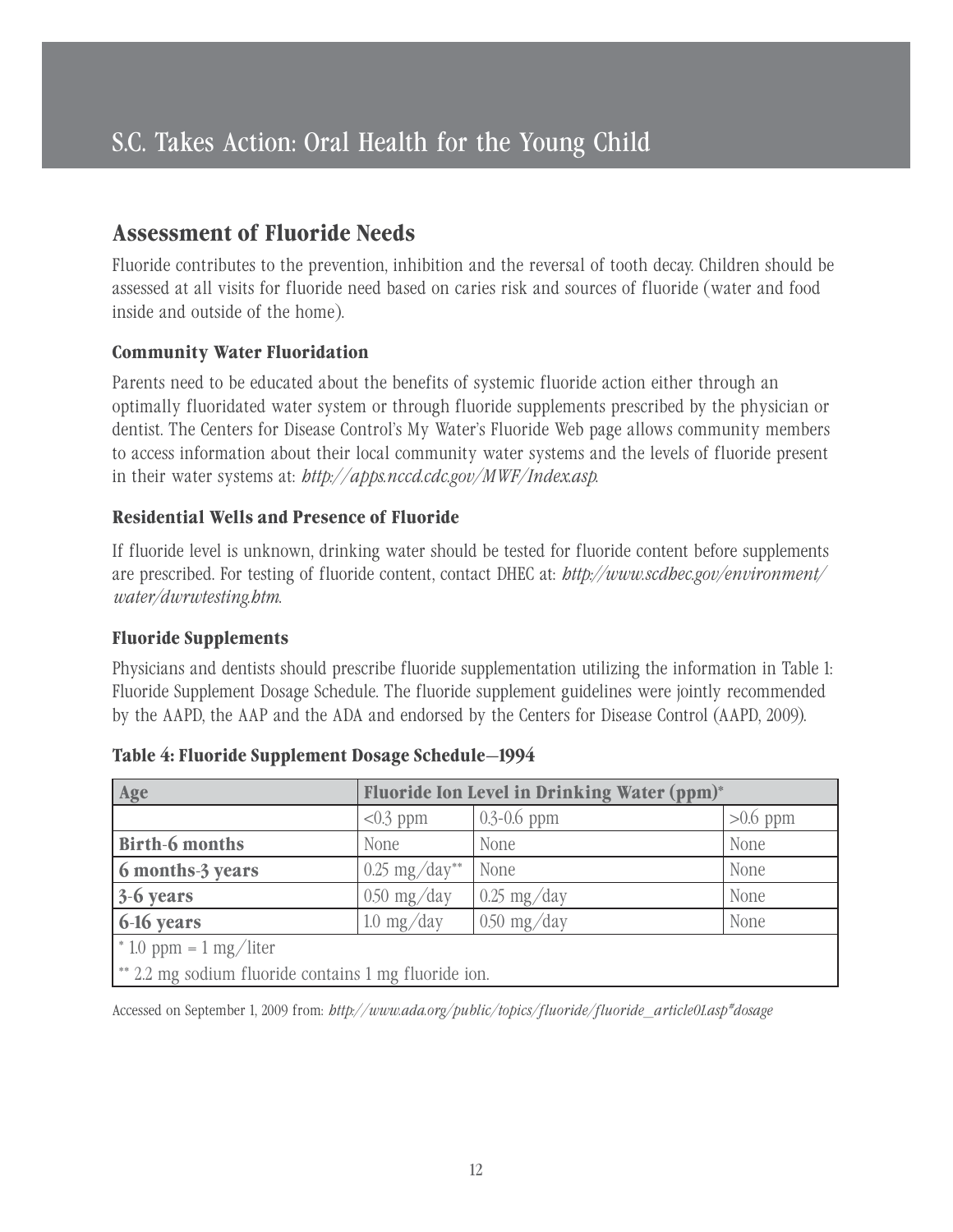#### **Fluoride Varnish**

Fluoride varnish application is indicated for infants and children with a moderate or high risk of developing cavities. The application of fluoride varnish is an effective way to prevent and some cases arrest tooth decay. Fluoride varnish is a thin coating of five percent sodium fluoride resin that is applied to the tooth surface. This forms a sticky layer on the tooth following application, which hardens on contact with saliva. Fluoride is then absorbed into the enamel of the tooth. It is recommended that the varnish be allowed to remain on the teeth for up to four hours for optimal absorption. According to the federal Food and Drug Administration, fluoride varnish falls under the category of drugs and devices that presents minimal risk and is subject to the lowest level of regulation. Fluoride varnishes have been used in Europe for more than 30 years.

The purpose of applying fluoride varnish is to retard, arrest and reverse the process of tooth decay in children at risk for dental caries. Several recent studies found that the application of fluoride varnish prevents or reduces tooth decay in primary teeth of young children (ADA 2006; Weintraub, Ramos-Gomez, June 2006; Lawrence, 2006). The ADA (2006) rates the quality of the evidence for the efficacy of fluoride varnish in preventing an controlling tooth decay in the primary teeth of high risk children as "high" and strongly recommends its use.

| Organization                         | <b>Description</b>  | Downloadable at:                          |
|--------------------------------------|---------------------|-------------------------------------------|
| <b>Into the Mouths of Babes: NC</b>  | Downloads/          | $\frac{b}{\mu}$ bttp://www.ncafp.com/imb/ |
| <b>Dental Screening and Varnish</b>  | Resources include:  |                                           |
| Project. 2004.                       | Information for     |                                           |
|                                      | Parents: English/   |                                           |
|                                      | Spanish Screening & |                                           |
|                                      | Varnish Encounter   |                                           |
|                                      | Form                |                                           |
| <b>Society of Teachers of Family</b> | Fluoride Varnish    | bttp://www.fmdrl.org/index.               |
| <b>Medicine</b>                      | Manual for Medical  | cfm?event=c.getAttachment&riid=3173       |
|                                      | Clinicians          |                                           |
| <b>Society of Teachers of Family</b> | State Varnish       | $\frac{http://www.smilesforlife2.org/}{$  |
| <b>Medicine</b>                      | Training            | statevarnishtraining.html                 |
| Ohio Department of Health,           | Part 6: Fluoride    | $\frac{http://www.mcboralbealtb.org/}{$   |
| <b>Bureau of Oral Health</b>         | Varnish (FV)        | materials/multiples/smilesforobio/        |
| <b>Services</b>                      | Application-Video   |                                           |

**Table 5: Additional Fluoride Varnish Information and Training**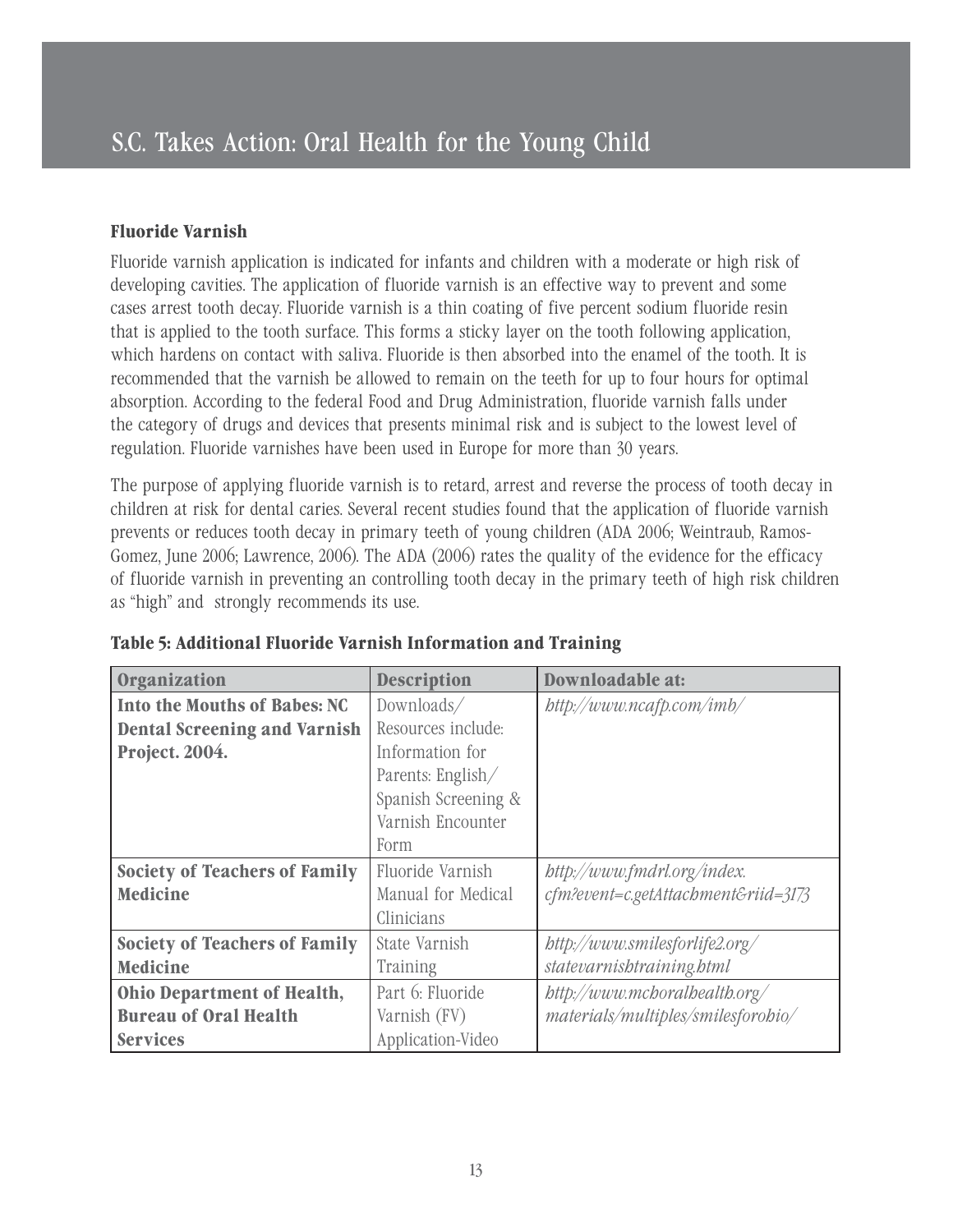| <b>Fluoride Varnish Product Information</b> |                                                                                                                             |  |  |
|---------------------------------------------|-----------------------------------------------------------------------------------------------------------------------------|--|--|
| <b>Product</b>                              | <b>Website</b>                                                                                                              |  |  |
| Duraphat <sup>®</sup> :                     | http://www.colgateprofessional.com/app/cop/jsp/products/productHome.<br>jsp?prodcode=011400100 (multi-use tube)             |  |  |
| Duraflor <sup>®</sup> :                     | http://www.medicom.com/faq.ch2 (available in unit-dose package)                                                             |  |  |
| CavityShield®:                              | http://www.omniipharma.com/cavityshield.asp (available in unit-dose<br>package)                                             |  |  |
| VarnishAmerica™:                            | http://www.medicalproductslaboratories.com/products/varnishamerica/<br>varnisbamerica.html (available in unit-dose package) |  |  |

#### **Table 6: Additional Fluoride Varnish Product Information**

#### **DHHS Medicaid: Fluoride Varnish Application for Primary Care Physicians**

In 2007, the South Carolina Department of Health and Human Services added reimbursement to primary care physicians for the application of fluoride varnish to children up to the age 3.

The guidelines for fluoride varnish application in the primary care setting are as follows:

| Ages:              | Children age 3 and under                                                                                                                                                                                                                                                                                                                                                                                                              |
|--------------------|---------------------------------------------------------------------------------------------------------------------------------------------------------------------------------------------------------------------------------------------------------------------------------------------------------------------------------------------------------------------------------------------------------------------------------------|
| When:              | During the Early Periodic, Screening, Diagnostic and Treatment<br>(EPSDT) well child visits                                                                                                                                                                                                                                                                                                                                           |
| How often:         | Two times a year or once every six months                                                                                                                                                                                                                                                                                                                                                                                             |
| Required Training: | Before adding the application of fluoride varnish as part of the EPSDT<br>visit, DHHS requires that primary care physicians complete online<br>training and retain a copy of the post test in office files. The two<br>courses approved by DHHS are:<br>Open Wide: Oral Health Training for Health Professionals. Access<br>at the National Maternal and Child Oral Health Resource Center.<br>http://www.mchoralhealth.org/OpenWide. |
|                    | Oral Health Risk Assessment: Training for Pediatricians and other<br>٠<br>Child Health Professionals. Access at the American Academy of<br>Pediatrics: http://www.aap.org/commpeds/dochs/oralhealth/cme/                                                                                                                                                                                                                              |

#### **Early and Periodic Screening, Diagnosis, and Treatment (EPSDT)**

EPSDT, through periodic medical screenings, provides comprehensive and preventive health services to Medicaid-eligible children from birth to age 21. The Preventive Medicine Services Evaluation and Management (E&M) Current Procedural Terminology Codes (CPT) 99381 through 99385 and 99391 through 99395 are used for the screening package.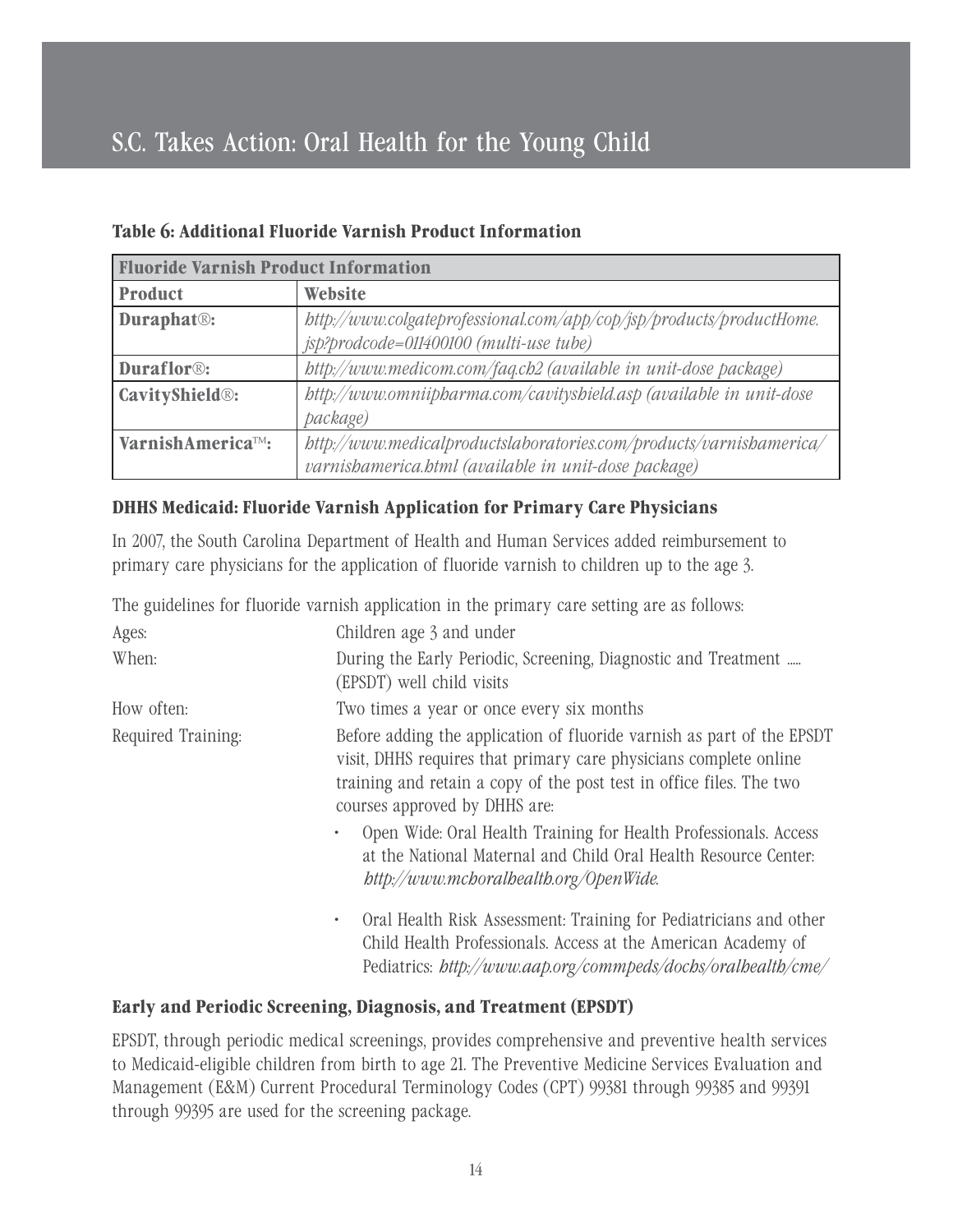This package includes:

- A comprehensive health and developmental history, including assessment of both physical and mental health development
- Identification of the appropriate immunizations according to age and health history (does not include administration)
- A comprehensive unclothed physical examination
- Health education, including anticipatory guidance
- Vision, Hearing, and Dental screenings

Immunization administration, topical fluoride varnish, laboratory tests, blood levelassessments, agelimited screenings and elective tests are covered separately utilizing the appropriate CPT code(s), and billed according to the periodicity schedule outlined in the Physicians, Laboratories, and Other Medical Professionals manual.

Required action steps for the application of fluoride varnish by the medical provider are:

- 1. Utilize the Caries Assessment Tool (CAT) prior to the application of the fluoride varnish to determine the necessity for the procedure
- 2. Apply fluoride varnish to children at risk of tooth decay
- 3. Provide anticipatory guidance on oral health to parents or care givers to promote oral health to children and families. Anticipatory guidance topics include oral development, tooth eruption, gum/tooth cleaning, appropriate use of fluoride, bottle use, and feeding and eating practices.
- 4. Refer to a dentist in order to establish a dental home

#### **DHHS Medicaid Billing Information**

The fee for service reimbursement rate for DHHS Code D1206 (fluoride varnish is \$16.90.

Reimbursement methodology for the Federally Qualified Health Centers (FQHC) and Rural Health Centers (RHC) for Fluoride Varnish Application in Physician Offices are:

- FQHCs
	- Reimbursement to a FQHC for the provision of this procedure will be included in the allinclusive Healthcare Common Procedure Coding System (HCPCS) encounter code T1015 paid to the FQHC.
- RHCs
	- RHCs may submit claims, using the D1206 procedure code, for fee-for-service reimbursement in addition to the Healthcare Common Procedure Coding System (HCPCS) encounter code T1015.
	- Claims must be submitted on a CMS 1500 claim form as illustrated in the Dental Provider Manual located online at www.scdhhs.gov.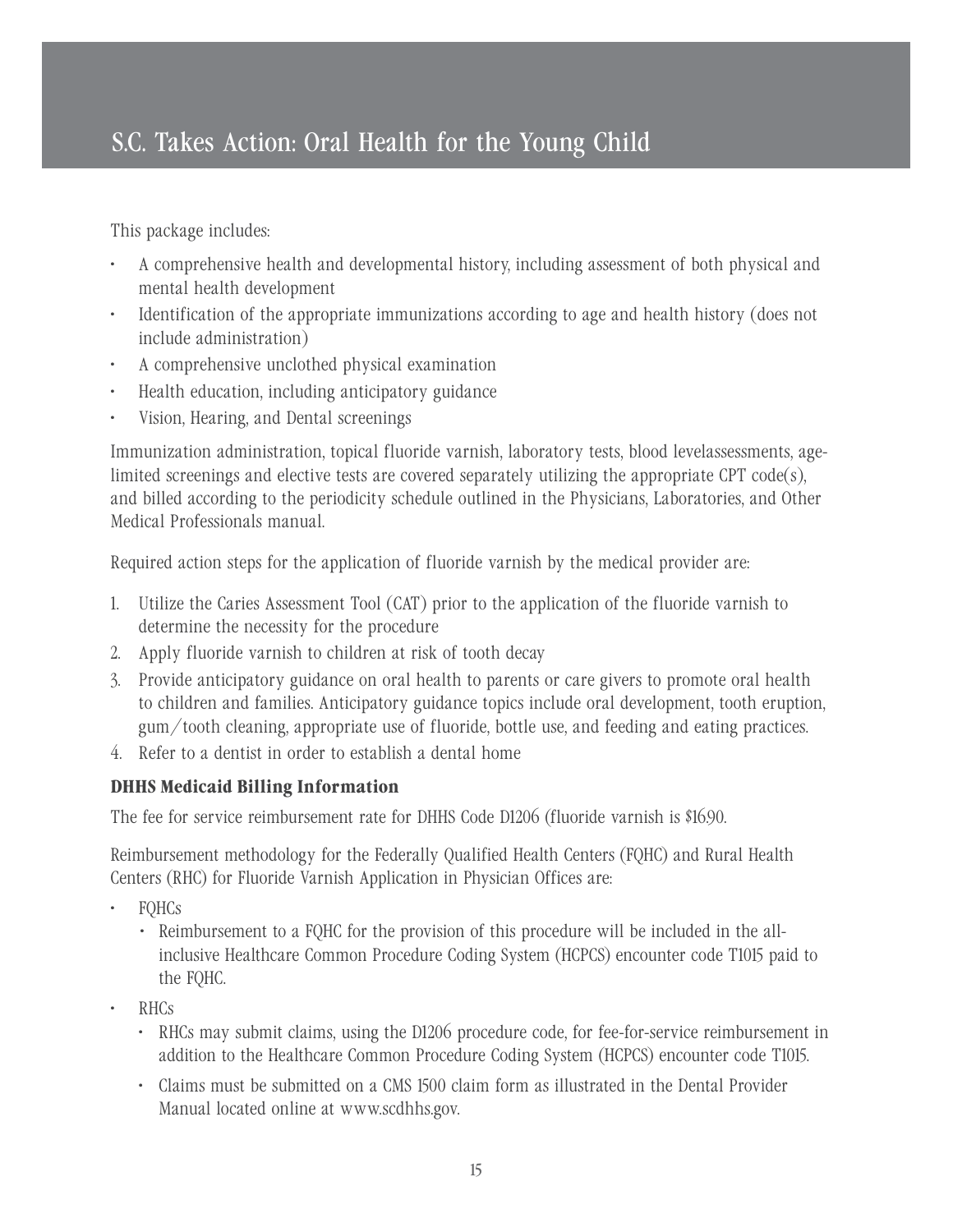### **Anticipatory Guidance and Parent Education**

Many parents and caregivers do not understand how to prevent tooth decay or the necessity of regular dental care for primary teeth. By facilitating access to oral health education and anticipatory guidance for children from ages 6 months and older, health professionals have the opportunity to educate parents about their child's oral health. Anticipatory guidance is the counseling of parents and caregivers by health providers on what to expect in a child's current and next developmental stage and about developmental changes that will occur in their children between health visits. This is an important part of preventive care (AAPD, 2009; Casamassimo P, Holt K, eds., 2004).

| Anticipatory Guidance for the Mother of the Young Child |                                                                                                                                                                                                                                                                                                                                                                                                                                                                        |                                                                                                                                                                                                      |  |  |
|---------------------------------------------------------|------------------------------------------------------------------------------------------------------------------------------------------------------------------------------------------------------------------------------------------------------------------------------------------------------------------------------------------------------------------------------------------------------------------------------------------------------------------------|------------------------------------------------------------------------------------------------------------------------------------------------------------------------------------------------------|--|--|
| Topic                                                   | Action                                                                                                                                                                                                                                                                                                                                                                                                                                                                 | Rationale                                                                                                                                                                                            |  |  |
| Oral hygiene                                            | <b>Brush and Floss:</b> Encourage parents/caregivers to<br>brush their teeth with fluoride toothpaste and use floss                                                                                                                                                                                                                                                                                                                                                    | Dislodge food<br>$\checkmark$<br>Reduce bacterial plaque<br>$\checkmark$<br>levels                                                                                                                   |  |  |
|                                                         | <b>Dental check-up:</b> Encourage mother to obtain dental<br>check-up and, if necessary, treatment before birth of<br>baby                                                                                                                                                                                                                                                                                                                                             | Restorative Dental Care<br>Removal of active caries<br>✓<br>with a restoration<br>suppresses the mother<br>MS reservoirs and<br>has the potential to<br>minimize the transfer<br>of MS to the infant |  |  |
| Diet                                                    | Eat a Healthy Diet: Emphasize eating a healthy diet<br>and limiting number of exposures to sugar snacks and<br>carbonated soda and sugary drinks.<br><b>Limit Frequency of Cariogenic Foods: Emphasize</b><br>that it is the frequency of exposures, not the amount of<br>sugar that affects susceptibility to caries                                                                                                                                                  | Reducing the amount<br>$\checkmark$<br>and frequency of caries<br>promoting sugars<br>which impact the<br>demineralization of the<br>teeth (enamel)                                                  |  |  |
| Fluoride                                                | Evaluate fluoride status in residential water<br>supply.<br>Fluoridated Water: Encourage mother to drink<br>$\checkmark$<br>fluoridated tap water<br>Review topical and systemic sources of fluoride:<br>Toothpaste with Fluoride: Use fluoridated<br>✓<br>toothpaste approved by the American Dental<br>Association<br>Over the Counter Fluoride Rinses: Rinse with<br>$\checkmark$<br>alcohol-free, over the counter mouth rinse<br>containing 0.05% sodium fluoride | Fluorides help<br>Reduce plaque levels<br>$\checkmark$<br>Promote enamel<br>✓<br>remineralization                                                                                                    |  |  |

#### **Table 7: General anticipatory guidance for the mother (or other intimate caregiver) includes the following:**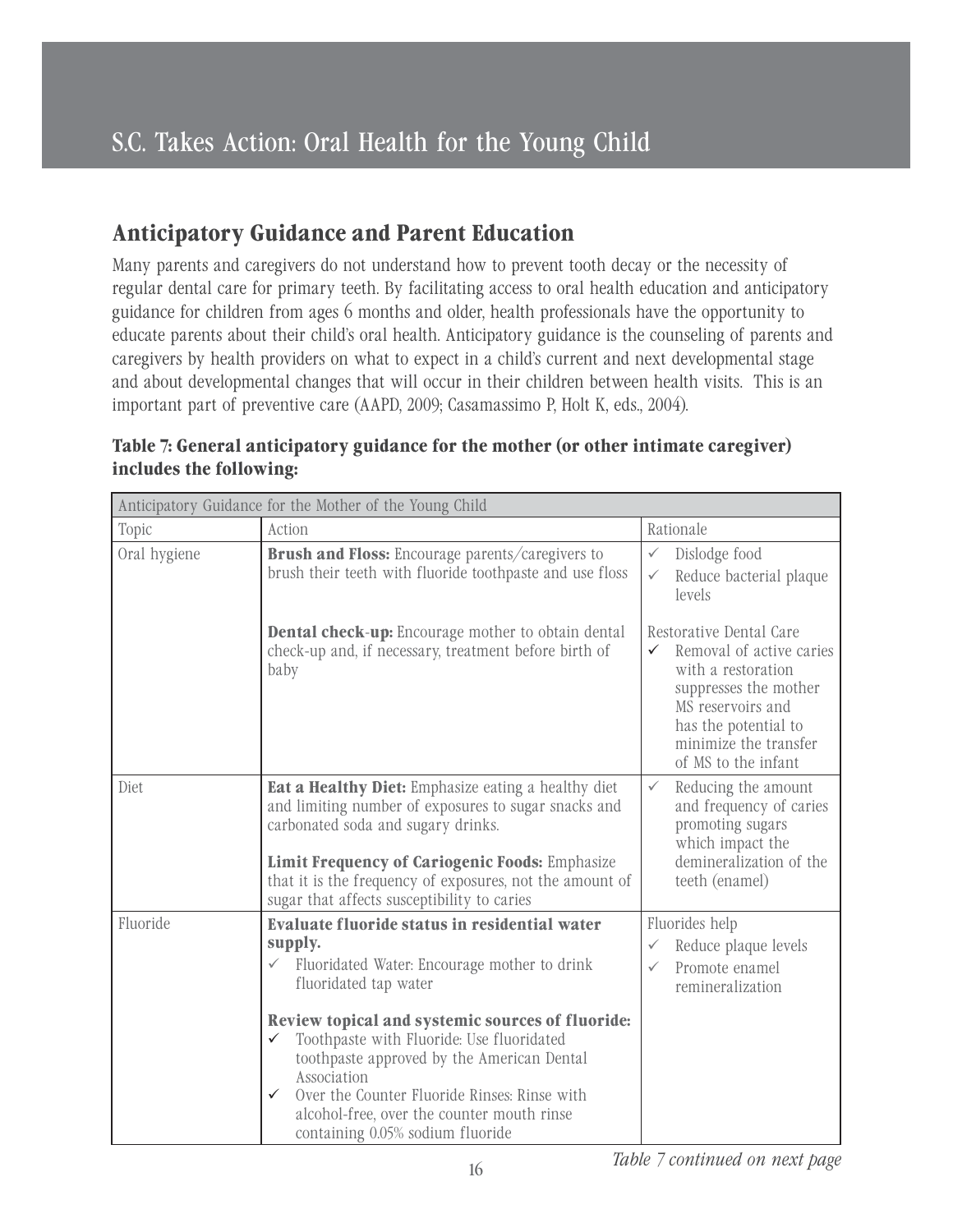| Delay of<br>Colonization of MS | Saliva Sharing Behaviors: Avoid saliva sharing<br>behaviors such as sharing spoons, cups, cleaning a<br>pacifier or toy with their mouth | Helps prevent early<br>colonization of MS in<br>their infants                            |
|--------------------------------|------------------------------------------------------------------------------------------------------------------------------------------|------------------------------------------------------------------------------------------|
| Xylitol Chewing<br>Gum         | Chew gum with zylitol                                                                                                                    | Can prevent tooth<br>decay in their children<br>by prohibiting the<br>transmission of MS |

#### **Table 8: Anticipatory Guidance for the Young Child (0 to 3 years of age)**

| Anticipatory Guidance for the Young Child (0 to 3 years of age) |                                                                                                                                           |  |                                  |  |
|-----------------------------------------------------------------|-------------------------------------------------------------------------------------------------------------------------------------------|--|----------------------------------|--|
| Topic                                                           | Action                                                                                                                                    |  | Rationale                        |  |
| Oral hygiene                                                    | <b>Cleaning Infants Mouth and Teeth: Emphasize</b><br>using a washcloth or toothbrush to clean teeth and<br>gums                          |  | Reduce bacterial<br>colonization |  |
|                                                                 | <b>Toothbrushing with Toddler:</b> Review parent's/<br>caregiver's role in brushing toddler's teeth.                                      |  |                                  |  |
|                                                                 | <b>Breastfeeding:</b> Advise mother to wipe baby's<br>gums/teeth with damp washcloth after feeding                                        |  |                                  |  |
|                                                                 | <b>Flossing:</b> Begin flossing when adjacent tooth<br>surfaces can not be cleaned with toothbrush                                        |  | Early detection of               |  |
|                                                                 | <b>Dental Check:</b> Encourage parents to request a<br>dental check by their medical professional by 1 year<br>of age.                    |  | tooth decay                      |  |
|                                                                 | Age 1 Dental Visit: Encourage parents to schedule<br>a visit with the dentist.                                                            |  |                                  |  |
|                                                                 | <b>Smile Check:</b> Encourage parents/caregivers to<br>check front and back teeth for white, brown, or<br>black spots (signs of cavities) |  |                                  |  |

*Table 8 continued on next page*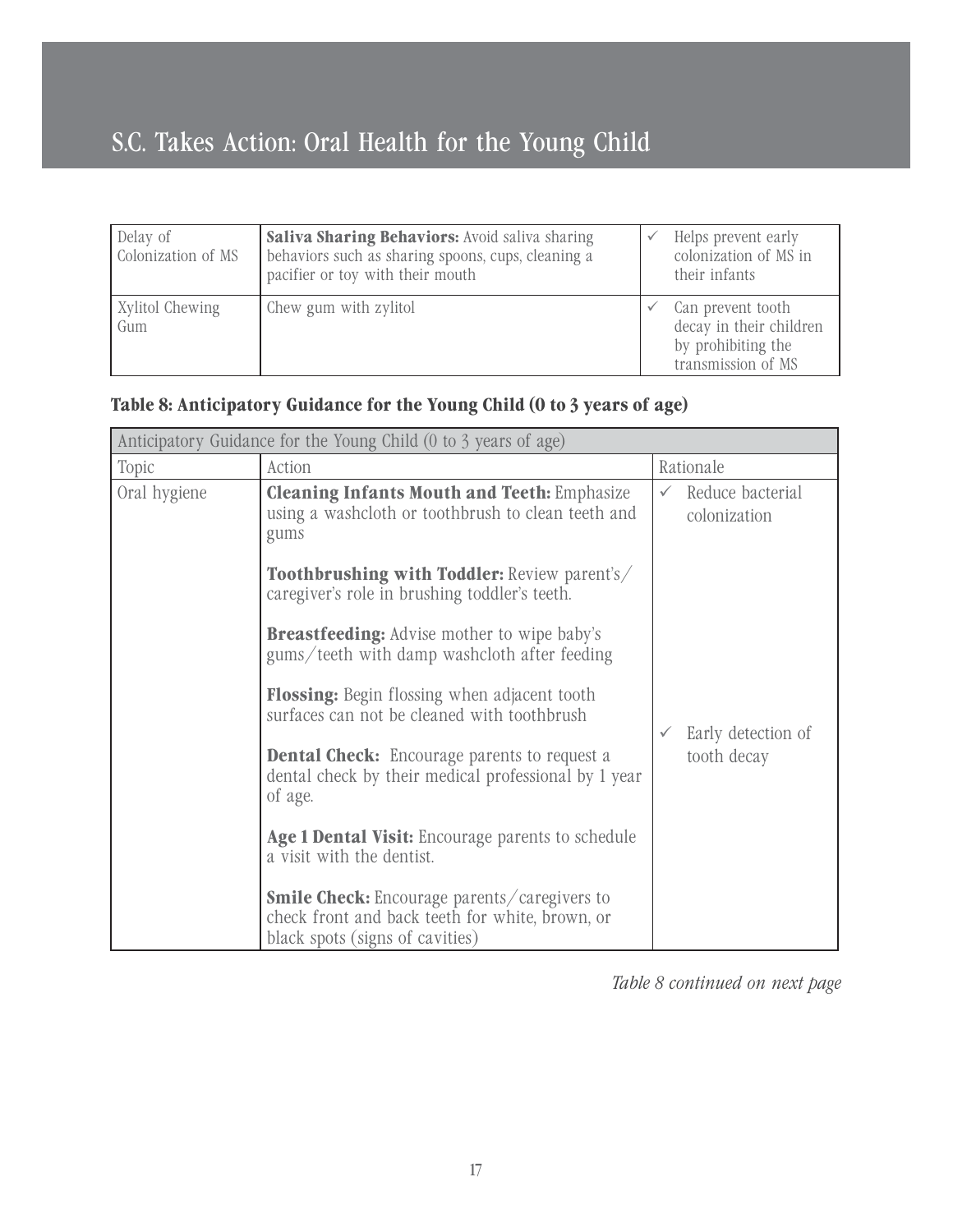| Diet      | <b>Night time bottle:</b> Remind parents/caregivers<br>never to put baby to bed with a bottle filled with<br>milk, formula or breastmilk or to allow feeding 'at<br>will.'<br><b>Frequency of Sugar Exposures:</b> Emphasize that<br>it is the frequency of exposures, not the amount of<br>sugar that affects susceptibility to caries.                                                                     | $\checkmark$ | Decreases the child's<br>risk for tooth decay                                                                                   |
|-----------|--------------------------------------------------------------------------------------------------------------------------------------------------------------------------------------------------------------------------------------------------------------------------------------------------------------------------------------------------------------------------------------------------------------|--------------|---------------------------------------------------------------------------------------------------------------------------------|
|           | $\checkmark$ Avoid carbonated beverages and fruit drinks<br>(juice drinks contain high-fructose corn syrup<br>and $\langle 100\%$ natural juice)<br>$\checkmark$ Limit children's intake of 100% fruit juice to no<br>more than 4 oz per day<br>$\checkmark$ Dilute fruit juices with water to limit the<br>amount of sugar                                                                                  |              |                                                                                                                                 |
|           | Water: Encourage children to drink water as an<br>alternative to sugary liquids                                                                                                                                                                                                                                                                                                                              |              |                                                                                                                                 |
|           | <b>Sippy Cups:</b> Discourage the extended and repeated<br>use of the sippy cup                                                                                                                                                                                                                                                                                                                              |              |                                                                                                                                 |
|           | <b>Weaning from bottle:</b> Encourage weaning from<br>bottle to cup by 1 year of age                                                                                                                                                                                                                                                                                                                         |              |                                                                                                                                 |
| Fluoride* | <b>Fluoride status of Community Water: Evaluate</b><br>fluoride status of the community water supply<br>Children drinking fluoride deficient water $\left(<0.6\right)$<br>$\checkmark$<br>ppm) should be considered for systemically<br>administered fluoride<br><b>Fluoridated Water System: Encourage drinking</b><br>fluoridated tap water                                                                | $\checkmark$ | Optimal exposure<br>of fluoride is<br>important to all<br>infants an children<br>for the prevention<br>and control of<br>caries |
|           | <b>Topical Fluoride:</b> Based on CAT, consider topical<br>fluoride needs<br><b>Toothpaste</b> , Use a pea size amount of<br>$\checkmark$<br>fluoridated toothpaste approved by the CDC<br>beginning at age 2 unless advised by a dentist<br>(access at: http://www.ada.org/prof/<br>resources/positions/statements/fluoride_<br>infants.asp)<br><b>Fluoride varnish</b> for children a risk for caries<br>✓ |              |                                                                                                                                 |

*Table 8 continued on next page*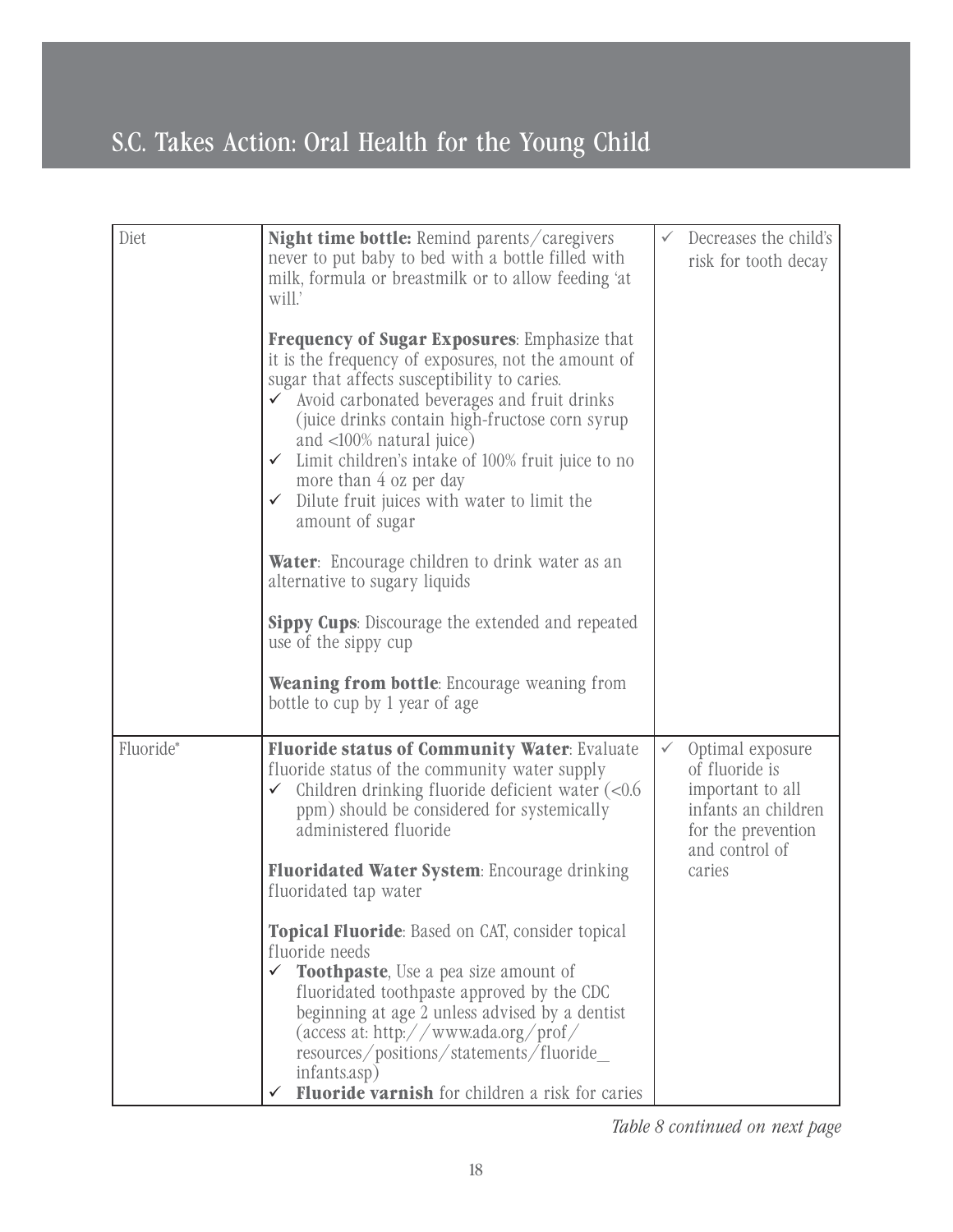| <b>Injury Prevention</b> | Age appropriate injury prevention counseling<br>for oro-facial trauma:<br>Review pacifier safety.<br>Emphasize use of properly secured car seat.<br>Encourage parents and caregivers to keep<br>emergency numbers handy.<br>Review child-proofing of home including<br>electrical cord safety and poison control.<br>Emphasize use of helmet when child is riding<br>tri/bicycle or in seat of adult bike. |              | Prevent oro-facial<br>injuries                                                                                                                    |
|--------------------------|------------------------------------------------------------------------------------------------------------------------------------------------------------------------------------------------------------------------------------------------------------------------------------------------------------------------------------------------------------------------------------------------------------|--------------|---------------------------------------------------------------------------------------------------------------------------------------------------|
| Non-nutritive<br>Habits  | <b>Include:</b><br>Finger or pacifier sucking<br><b>Bruxism</b><br>Abnormal tongue thrust                                                                                                                                                                                                                                                                                                                  | $\checkmark$ | Important to discuss<br>the need to wean<br>infants from finger<br>or pacifier habits<br>before malocclusion<br>or skeletal<br>dysyplasias occur. |

\*Caution is indicated in the use of all fluoride containing products. Fluorosis has been associated with cumulative fluoride intake. Decisions concerning the administration of additional fluoride are based on the unique needs of the patient. (AAPD,Guideline on Infant Oral Health Care, 2009)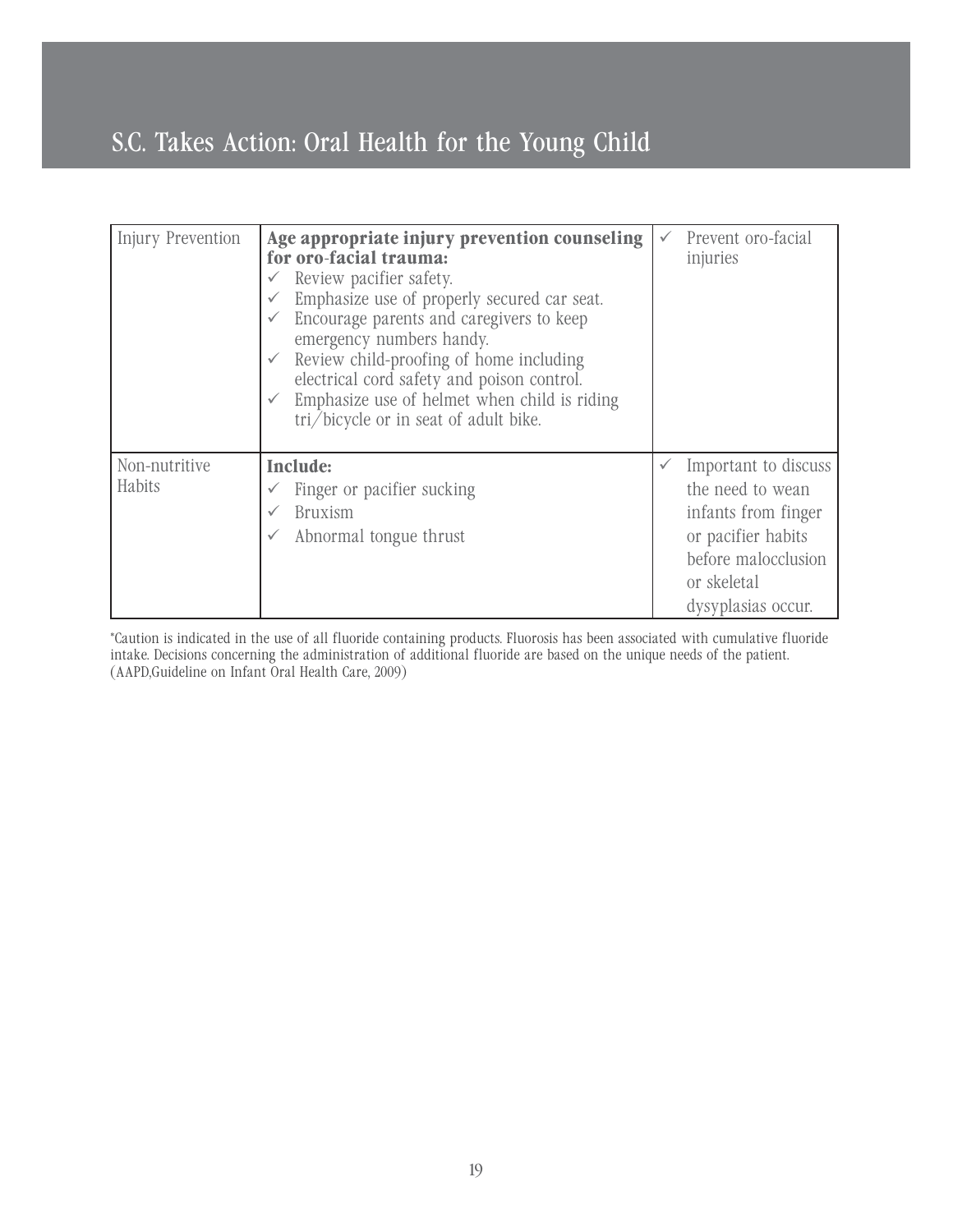### **Conclusion**

The intent of these guidelines is to: 1) increase the number of medical and dental clinicians who provide risk-based oral health prevention for children age 3 and under and 2) to engage our child health partners in empowering parents and caregivers to conduct oral health risk assessments on their children and educate them on oral promotion and disease prevention intervention. By enhancing awareness and understanding of early childhood tooth decay and risk-based prevention, we hope to reverse the trends in tooth decay in young children living in South Carolina.

### **DISCLAIMER**

*South Carolina Recommendations: Oral Health for the Young Child* is offered as a resource tool for dentists, physicians and other health care professionals. They are not intended to set specific standards of care or to provide legal or other professional advice. Professionals should always exercise their own professional judgment in a given situation with any given patient and consult with professional advisors for such advice.

### **References**

- American Academy of Pediatric Dentistry (2009). Guidelines on Periodicity of Examination Preventive Dental Services, Anticipatory Guidance/Counseling, and Oral Treatment for Infants, Children and Adolescents. Accessed on September 1, 2009 at: *http://www.aapd.org/media/Policies\_Guidelines/G\_Periodicity.pdf*
- American Academy of Pediatric Dentistry (2009). Guideline on Infant Oral Health Care. Chicago (IL): American Academy of Pediatric Dentistry. Accessed on September 1, 2009 at: *http://www.aapd.org/media/Policies\_ Guidelines/G\_InfantOralHealthCare.pdf*
- American Academy of Pediatric Dentistry (2009). Guideline on Perinatal Oral Health Care. Accessed on September 1, 2009 at: http://www.aapd.org/media/Policies\_Guidelines/G\_PerinatalOralHealthCare.pdf
- American Academy of Pediatric Dentistry. (2009). Guidelines on Periodicity of Examination Preventive Dental Services, Anticipatory Guidance/Counseling, and Oral Treatment for Infants, Children and Adolescents.) Accessed on September 1, 2009 at: *http://www.aapd.org/media/Policies\_Guidelines/G\_Periodicity.pdf*
- American Academy of Pediatric Dentistry (2006). Policy on Use of a Caries-risk Assessment Tool (CAT) for Infants, Children, and Adolescents. Chicago (IL): American Academy of Pediatric Dentistry. Accessed on September 1, 2009 at: *http://www.aapd.org/media/Policies\_Guidelines/P\_CariesRiskAssess.pdf*
- American Academy of Pediatric Dentistry, Council on Clinical Affairs (2005). Policy on the dental home. Pediatric Dentistry. Accessed on September 1, 2009 at: *http://www.aapd.org/media/Policies\_Guidelines/P\_DentalHome. pdf*
- American Academy of Pediatrics (2009). Oral Health Risk Assessment Time and Establishment of the Dental Home. Chicago (IL): American Academy of Pediatric Dentistry Accessed on September 1, 2009 at: *www.pediatrics.org/ cgi/doi/peds.2009-1415*.
- American Academy of Pediatrics. (2008) Preventive Oral Health Intervention for Pediatricians, Pediatrics 122:6. Accessed on September 1, 2009 at: *http://aappolicy.aappublications.org/cgi/reprint/pediatrics;122/6/1387.pdf*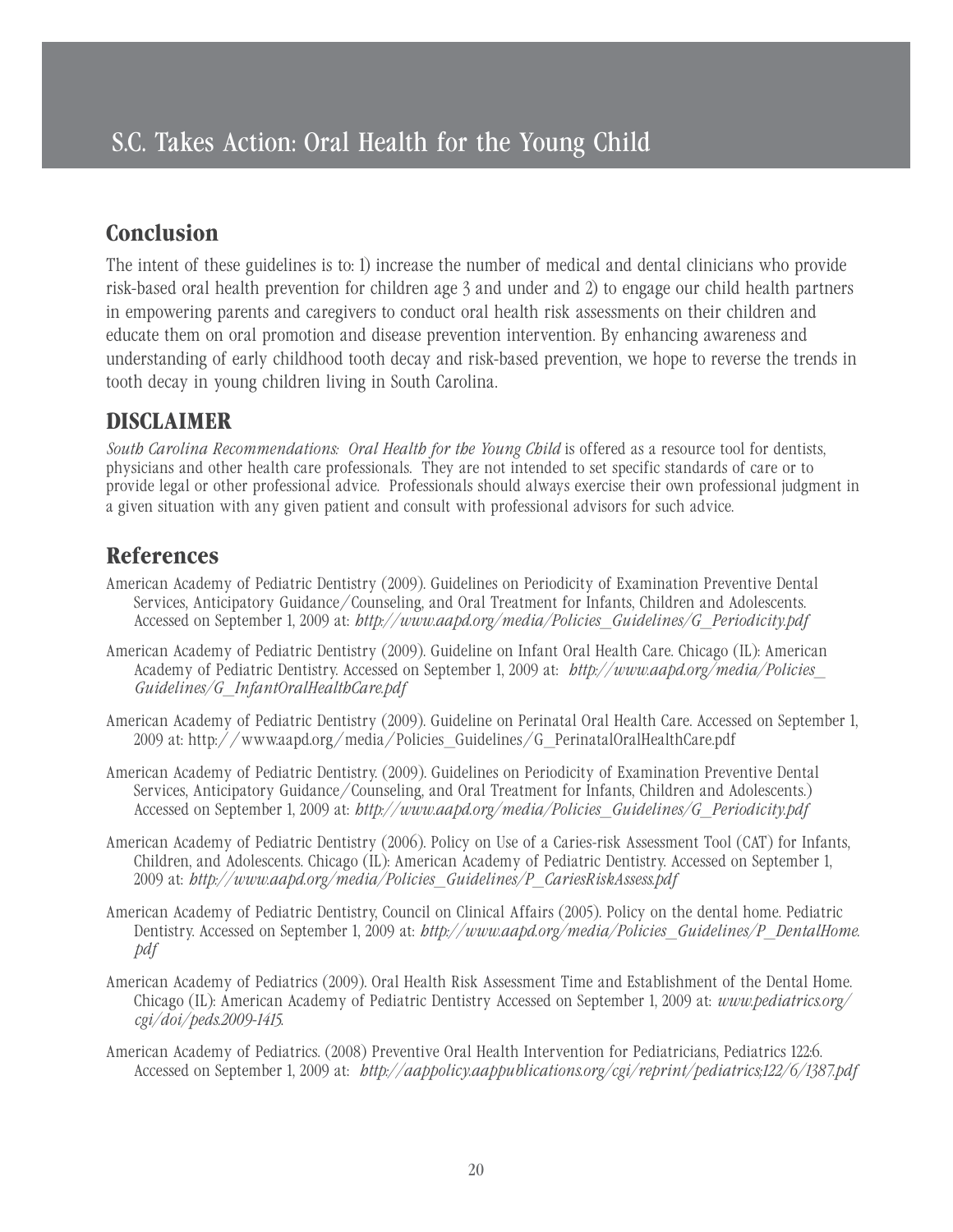- American Dental Association (2006). Report on the Council on Scientific Affairs. Evidenced-based Clinical Recommendations: Professionally Applied Topical Fluoride.
- Autio-Gold JT, Courts F. (2001). Assessing the effect of fluoride varnish on early enamel carious lesions in the primary dentition. Journal of the American Dental Association.
- Autio-Gold, JT, Tomar SL. (2005). Prevalence of noncavitated and cavitated carious lesions in 5 year old Head Start school children in Alachua County, Florida. Pediatric Dentistry
- Casamassimo P, Holt K, eds. 2004. Bright Futures in Practice: Oral Health—Pocket Guide. Washington, DC: National Maternal and Child Oral Health Resource Center.
- Dye BA, Tan S, Smith V, Lewis BG, Barker LK, Thornton-Evans G, et al (2007). Trends in oral health status, United States, 1988–1994 and 1999-2004. National Center for Health Statistics. Vital Health Statistics 11(248). Access on September 1, 2009 at: *http://www.cdc.gov/nchs/data/series/sr\_11/sr11\_248.pdf*
- Kumar J, Samelson R, eds. (2006). Oral Health Care During Pregnancy and Early Childhood: Practice Guidelines. Albany, NY: New York State Department of Health. Accessed on September 1, 2009 at: *http://www.health. state.ny.us/publications/0824.pdf*
- Lawrence HP, Binquis D, Doughlas J et al. (2006). A 2-Year Community Trial of Fluoride Varnish for the Prevention of Early Childhood Caries in Aboriginal Children, Canadian Association of Public Health Dentistry Conference, St. John's Newfoundland.
- U.S. Department of Health and Human Services (DHHS). Oral Health in America: A Report of the Surgeon General. (2000). NIH Publication No. 00-4713, Rockville, MD: U.S. Department of Health and Human Services, National Institute of Dental and Craniofacial Research
- Weintraub, JA, Ramos-Gomez, F, June B. (2006) Fluoride varnish efficacy in preventing early childhood caries. Journal of Dental Research; 85(2):172-176. Accessed on September 2, 2009 at:*http://jdr.sagepub.com/cgi/ reprint/85/2/172*